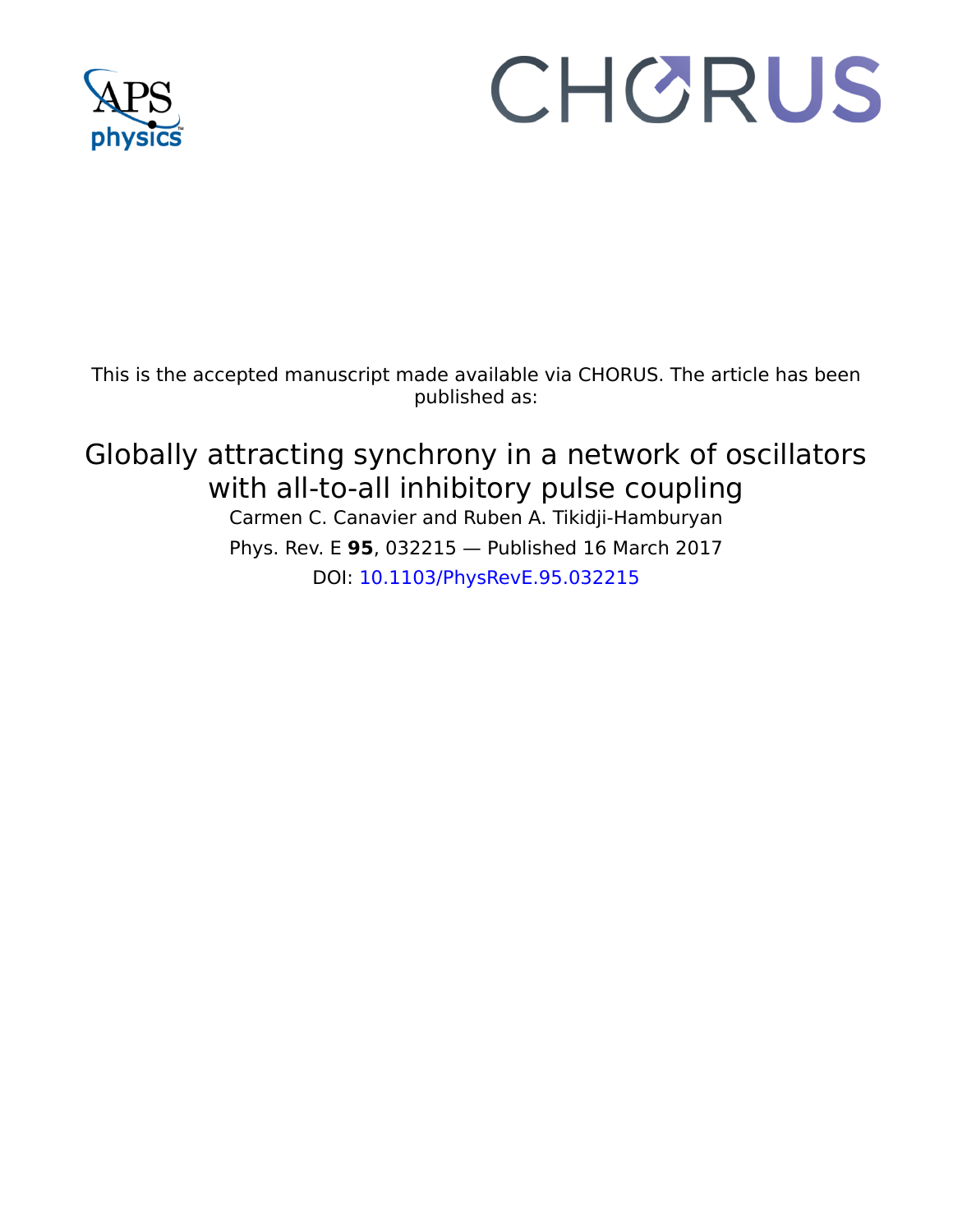Title "Globally Attracting Synchrony in a Network of Oscillators with All-to-All Inhibitory Pulse Coupling"

Authors: Carmen C Canavier<sup>1</sup> and Ruben A Tikidji-Hamburyan<sup>2</sup>

Affiliations: <sup>1</sup>Department of Cell Biology and Anatomy, Louisiana State University Health Sciences Center, New Orleans, LA 70112, <sup>2</sup>School of Engineering and Applied Science, George Washington University, Washington, D.C. 20052

## Abstract

The synchronization tendencies of networks of oscillators have been studied intensely. We assume a network of all-to-all pulse-coupled oscillators in which the effect of a pulse is independent of the number of oscillators that simultaneously emit a pulse and the normalized delay (the phase resetting) is a monotonically increasing function of oscillator phase with the slope everywhere less than one and a value greater than  $2\varphi - 1$ , where  $\varphi$  is the normalized phase. Order switching cannot occur; the only possible solutions are globally attracting synchrony and cluster solutions with a fixed firing order. For small conduction delays, we prove the former stable and all other possible attractors nonexistent due to the destabilizing discontinuity of the phase resetting at a phase of 0.

**PACS** 

| 05.45.Xt | Synchronization; coupled oscillators  |
|----------|---------------------------------------|
| 87.19.li | Neuronal network dynamics             |
| 87.19.lm | Synchronization in the nervous system |

# **I. INTRODUCTION**

The synchronization tendencies of networks of oscillators have been studied intensely in the context of fireflies [1], cardiac cells [2–4], Josephson junctions [5], laser arrays [6], chemical oscillators [7], hybrid dynamical systems [8], pulse-coupled sensor networks [9], neural networks [10], and neutrino flavor oscillations [11]. There are three general approaches to studying synchronization of oscillators [12]: one can assume a form for the oscillator and for the nature of the coupling and derive results for that particular system, or one can use phase resetting theory with the assumption that the coupling is weak, or phase resetting theory with the assumption that the coupling is pulsatile. We make the assumption of pulsatile coupling. We reduce each node in the network to a single variable, its phase  $\varphi$ , and use network interactions consisting of instantaneous phase resetting by the other nodes. Our results generalize to any physical system under the same assumptions of pulse coupled phase oscillators [1,13–17]. Systems with conduction delays [18,19] are of particular interest in neurobiology and other applications such as laser arrays, electronic circuits, microwave devices and communications satellites. In some cases, conduction delays can stabilize synchrony [20–22]. We use phase resetting theory [23–25] and stability results based on event driven maps to prove that in a network of pulse coupled phase oscillators with a small conduction delay  $\delta$ , inhibition can be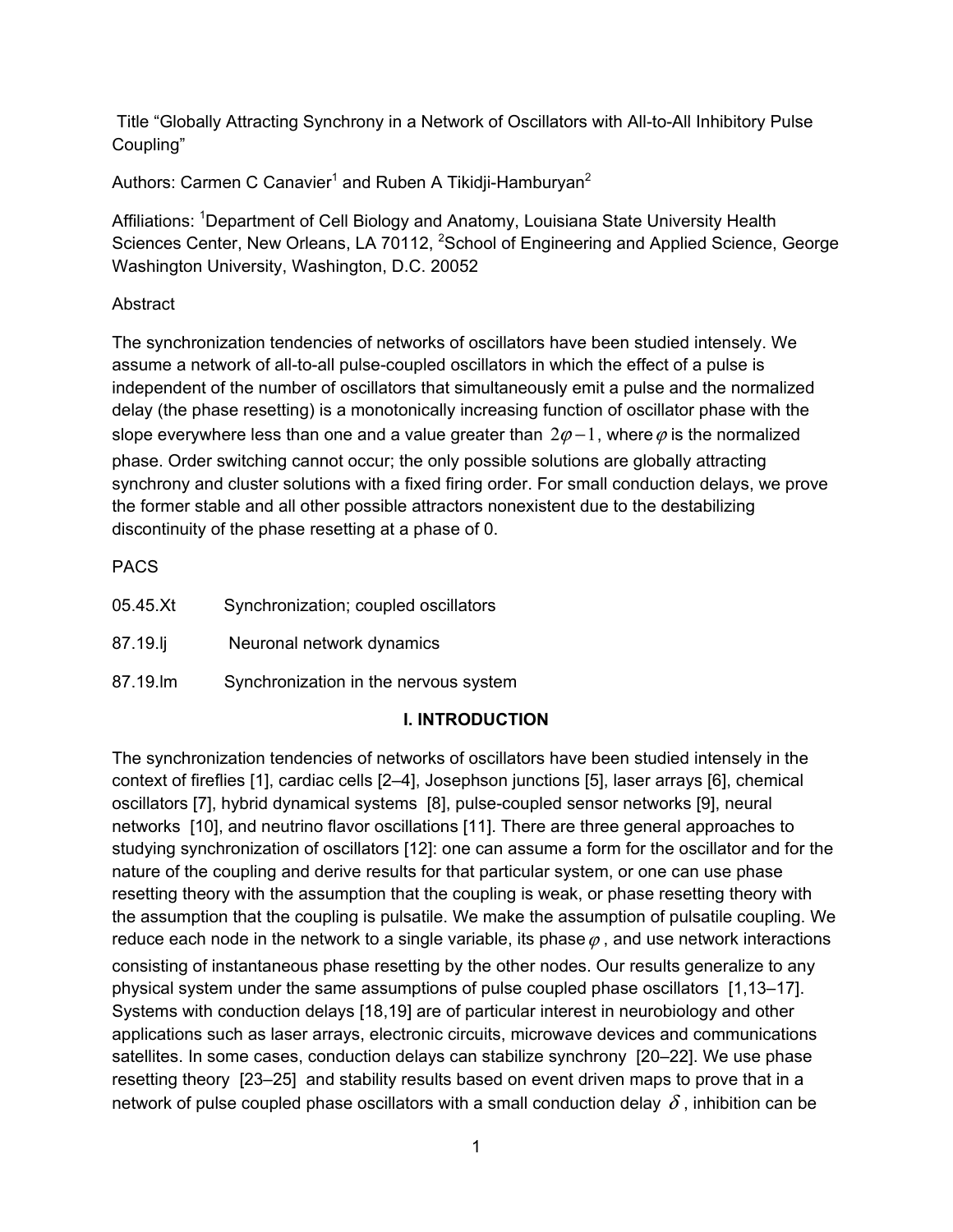globally synchronizing. The phase of each oscillator increases monotonically at a fixed rate until an input is received, then the phase is instantaneously increased (an advance) or decreased (a delay). This constitutes the hybrid continuous/discrete system:

$$
\frac{d\varphi_i}{dt} = 1 - \sum_{j=1}^{j=N-1, j\neq i} f(\varphi_i) \delta(t - t_j - \delta)
$$
 (1)

An oscillator emits a pulse when its phase ϕ*i* reaches 1, and then its phase is reset to zero. The argument of the Dirac delta function reflects the emission of a pulse by the *j*th oscillator at times  $t_j$  when the phase  $\varphi_j$  reaches 1, and then the receipt of the pulse by oscillator *i* after a conduction delay equal to the quantity  $\delta$ . When an oscillator receives a pulsatile input, the timing of the next emitted pulse can be advanced or delayed depending upon of the phase at which it is received. For a free-running oscillator, this implies that the cycle period containing the input is either lengthened or shortened. The phase resetting curve (PRC or  $f(\varphi)$ ) for a single isolated oscillator plots the normalized change in cycle period due to the receipt of a single pulse as function of the phase.

Much of the literature on pulse-coupled oscillators implicitly defines a PRC, but does not explicitly use the PRC in the derivation of stability results. Hence the application of this literature is limited to oscillators with PRCs that match the implicitly defined ones. For example, Peskin [2] examined a system of two identical pulse-coupled leaky integrate and fire (LIF) oscillators, where for each oscillator *i*, the time course of the membrane potential is given by  $dV_i/dt = S_o - \gamma V_i(t)$ . LIF oscillators [26] model the action potential simply as a resetting the membrane potential from the threshold to a reset potential. The parameter  $S<sub>O</sub>$  drives repetitive firing if it is greater than or equal to the action potential threshold, and  $\gamma$  is the leak parameter. A LIF oscillator maps onto a phase oscillator because every value of the membrane potential in a repetitively firing LIF model is associated with a unique oscillatory phase within the cycle. Peskin assumed a very simple type of excitatory pulse coupling in which a pulse emitted by one oscillator increased the membrane potential of the oscillator to which it projects by a fixed amount ε or brought the neuron to threshold, whichever was less. This implicitly defines a phase resetting curve (dashed curve in Figure 1)  $f(\phi)$  =  $\text{min}[\ln(1-\gamma \varepsilon S_o^{-1}e^{A\phi})$  /  $\text{A},\phi\!-\!1]$  , where  $A = \ln(S_0 / S_0 - \gamma)$ . The minimum is required for  $\varepsilon > 0$  (excitatory coupling) because the phase after a pulse is  $\phi - f(\phi)$ , and  $\phi$  cannot exceed 1. Using the one-to-one mapping between V and  $\phi$ , a return map can be derived that gives the phase of one oscillator immediately after its partner fires, by assuming an alternating firing pattern then reversing the roles of the two oscillators on each iteration of the map. This map has a unique, unstable fixed point that repels trajectories toward synchronization at a phase of one, where the coupling term drops out because each neuron is already at threshold when its partner fires, hence synchronization is globally attracting. Peskin's result depends critically on the implicitly defined shape of the PRC,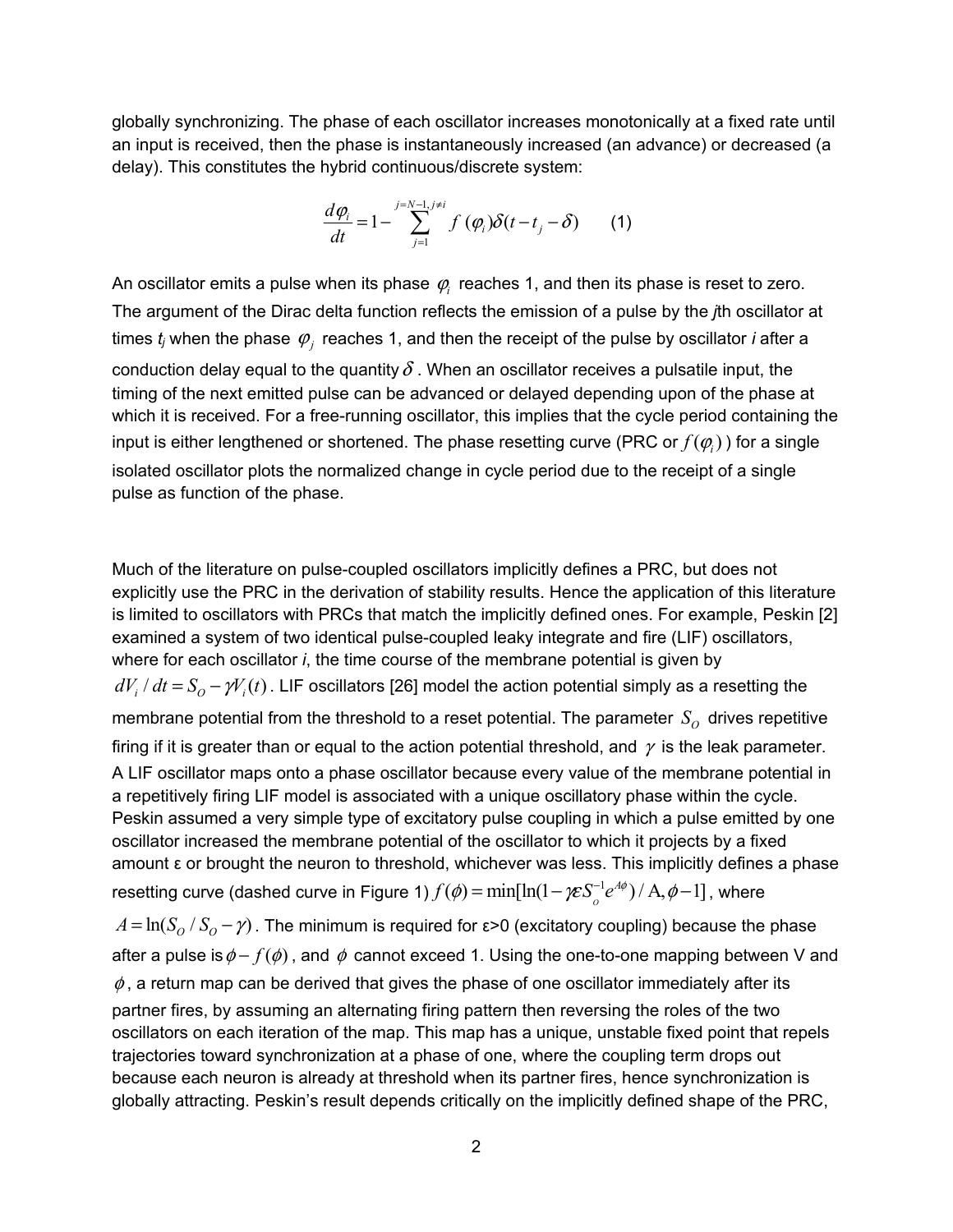specifically 1) the highly stabilizing region of unit slope as  $\phi$  =1 is approached from the left and 2) the destabilizing negative slope everywhere else, as explained in [21].

Mirollo and Strogatz [1], generalized these results in two important ways. First, instead of a LIF oscillator, any "concave" membrane potential trajectory with  $dV/dt > 0$  and  $d^2V/dt^2 < 0$  was allowed. These conditions, coupled with the assumed simple form of the excitatory pulse coupling and the assumption that all oscillators are identical, guarantee that, once established, the firing order is invariant, and that the PRC has the same general shape as for a LIF. This allows for the second major generalization, to a network of N all-to-all pulse coupled oscillators. Using similar methodology, they proved that all cluster solutions with fixed firing order are unstable, with the very strong result that globally synchrony is globally attracting provided their assumptions are met. The equivalence of the maps constructed by Mirollo and Strogatz with those based directly on the PRC is shown in [15].

In order to apply a map strategy [27] to networks of identical neurons with inhibitory pulse coupling, the phase resetting was redefined (see solid curve in Figure 1) as  $f(\phi) = \max[\ln(1 - \chi \epsilon S_o^{-1} e^{4\phi}) / A, \phi]$  where  $A = \ln(S_o / S_o - \gamma)$  The maximum is required for ε<0 (inhibitory coupling) because the phase after a pulse is  $\phi - f(\phi)$ , and  $\phi$  was not allowed to drop below 0. They showed that two oscillators coupled by inhibition could stably synchronize in the presence of conduction delays whereas excitatory pulse coupling led to a phase lag equal to the conduction delay. In a subsequent paper [28], they simulate identical all-to-all inhibitory pulse-coupled Hodgkin Huxley neurons with alpha functions with a delay, and get two to three clusters in networks of 50 neurons. It is likely that these clusters would be predicted by the methods presented herein.

No biological networks consist of identical all-to-all coupled networks, but such networks are theoretically more tractable, and may provide useful insights that can be applied to sparsely connected networks of heterogeneous neurons. Some results have been obtained for sparse coupling: for inhibitory pulse coupling with arbitrary coupling, Timme and Wolf [29] showed that synchrony is locally stable provided the synaptic conductances are normalized so that each neuron receives the same amount of total inhibitory conductance, that the implicitly defined phase resetting curve has the appropriate stabilizing shape, and that there is a path through the network that connects every oscillator to every other oscillator. The derivation also included a small delay, and, although it is not noted in the study of Timme and Wolf, this small delay is required [20,21,30] in order to avoid the highly destabilizing discontinuity as a phase of one is approached from the left (Figure 1, solid trace), as proven in this study for networks of N neurons.

The results in the earlier studies described above, as well as other studies of pulse-coupling with conduction delays [31], are attributed to the assumed "concavity" of the membrane potential waveform (but see [32] for exceptions), and are also highly dependent on the nonphysiological form assumed for the pulse coupling. The coupling assumption that the phase resetting is dependent only upon the instantaneous value of the membrane potential in the specific way assumed by the authors is not valid in general ( [33–35]). Physiological PRCs can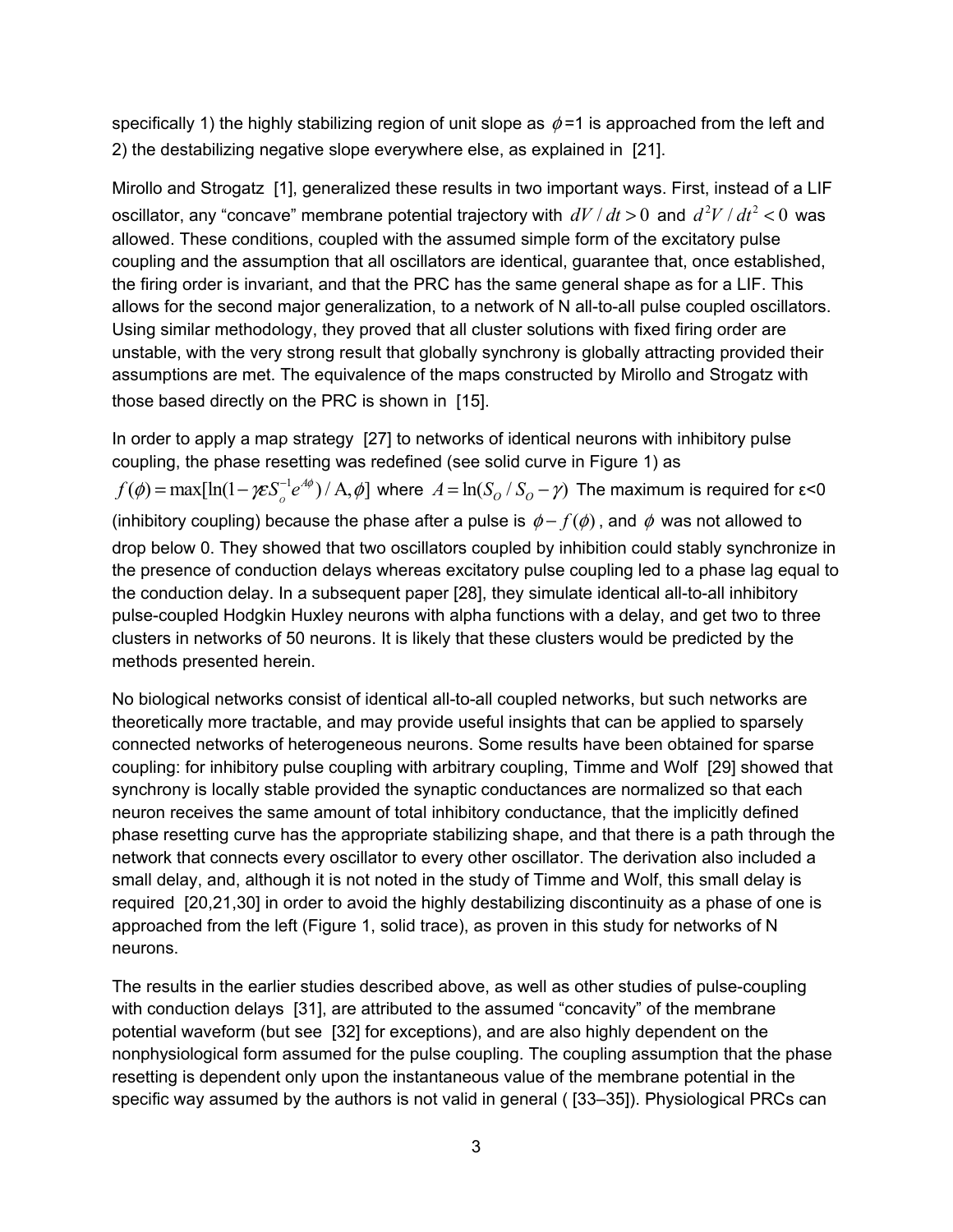take forms other than those shown in Fig. 1, for example they can be sinusoidal for weak coupling near a Hopf bifurcation [34]. Therefore, the most general strategy is to use the phase resetting curve directly as we do in this study, rather than implicitly as in previous studies.

We use an equivalent mapping strategy but constrain the PRC rather than the dynamics of the membrane potential. In our sign convention, a positive resetting value implies a delay in the timing of the next threshold event. We assume a monotonically increasing PRC with 0<  $f^{'}(\varphi_{i})$  <  $1$  for  $\varphi_{i}$  ∈  $[0,1)$  to ensure that the firing order, once established, remains constant [13]. Therefore, the only possible solutions are globally synchrony and cluster solutions with a fixed firing order. Since the phase resetting is monotonically increasing, and the definition of phase is circular, there is a discontinuity as a phase of one is approached from the left. This discontinuity destabilizes synchrony with zero conduction delay.

## **II. EXISTENCE AND STABILITY CRITERIA FOR CLUSTER SOLUTIONS**

We use a single self-connected oscillator as an analog for each synchronous cluster in a splay mode of *n* clusters, where the self-connection is meant to represent feedback from the cluster in which each oscillator is embedded (Fig. 2B1 and B2). Previously a self-connected neuron has been used an analog for a coupled neural network [36]. We then use the response of each cluster to input at different phases  $\varphi$  within its cycle, the phase resetting curve, to determine

existence and stability criteria for cluster modes. We define  $f_{n\delta}(\varphi)$  as the phase resetting curve

(PRC) of a self-coupled oscillator with feedback conductance from  $\frac{N}{\tau}$ *n* oscillators ( *<sup>N</sup> n* -1

oscillators if no autapses are allowed), feedback delay  $\,\delta\,$  and an input from  $\frac{N}{\,}$ *n* oscillators as an

analog for another cluster in the network to generate the PRC (Figure 2A1). A perturbation simulating the input received from another cluster is applied at each interval *ts* after a spontaneous spike, for intervals ranging from zero to the intrinsic period  $P_{n,\delta}$  of the self-

connected oscillator. The interval between the application of the input and the next spike emitted is called the recovery interval *tr*. The sum of *ts* and *tr* on any given cycle for any given oscillator is equal to the perturbed cycle period (see Figure 2A2), so we define the phase resetting as  $f_{n,\delta}(\varphi) = (ts + tr - P_{n,\delta}) / P_{n,\delta}$ . We assume a *n*-cluster mode in a network of N identical oscillators with equal time lags between spikes and delays short enough that no spikes occur in the interval between when a spike is emitted by one cluster and received by the other(s) (see Figure 2C). For a firing pattern in a fully connected network (Figure 2C), we redefine the intervals in the network in terms of the phase resetting measured for isolated clusters under the assumption the phase resetting is the same in the closed loop network as in the open loop PRC in Figure 2A1:

 $ts = P_{n,\delta}\varphi_1$ ;  $ti_i = P_{n,\delta}\{\varphi_{i+1} - \varphi_i + f_{n,\delta}(\varphi_i)\}\$  for 1 < i < n-1;  $tr = P_{n,\delta}\{1 - \varphi_{n-1} + f_{n,\delta}(\varphi_{n-1})\}\$ , where  $\varphi_i$  is the phase immediately each pulse before a pulse and  $\varphi_i - f_{n,\delta}(\varphi_i)$  is the phase immediately afterwards. Moreover, we can define the following algebraic relationships between the intervals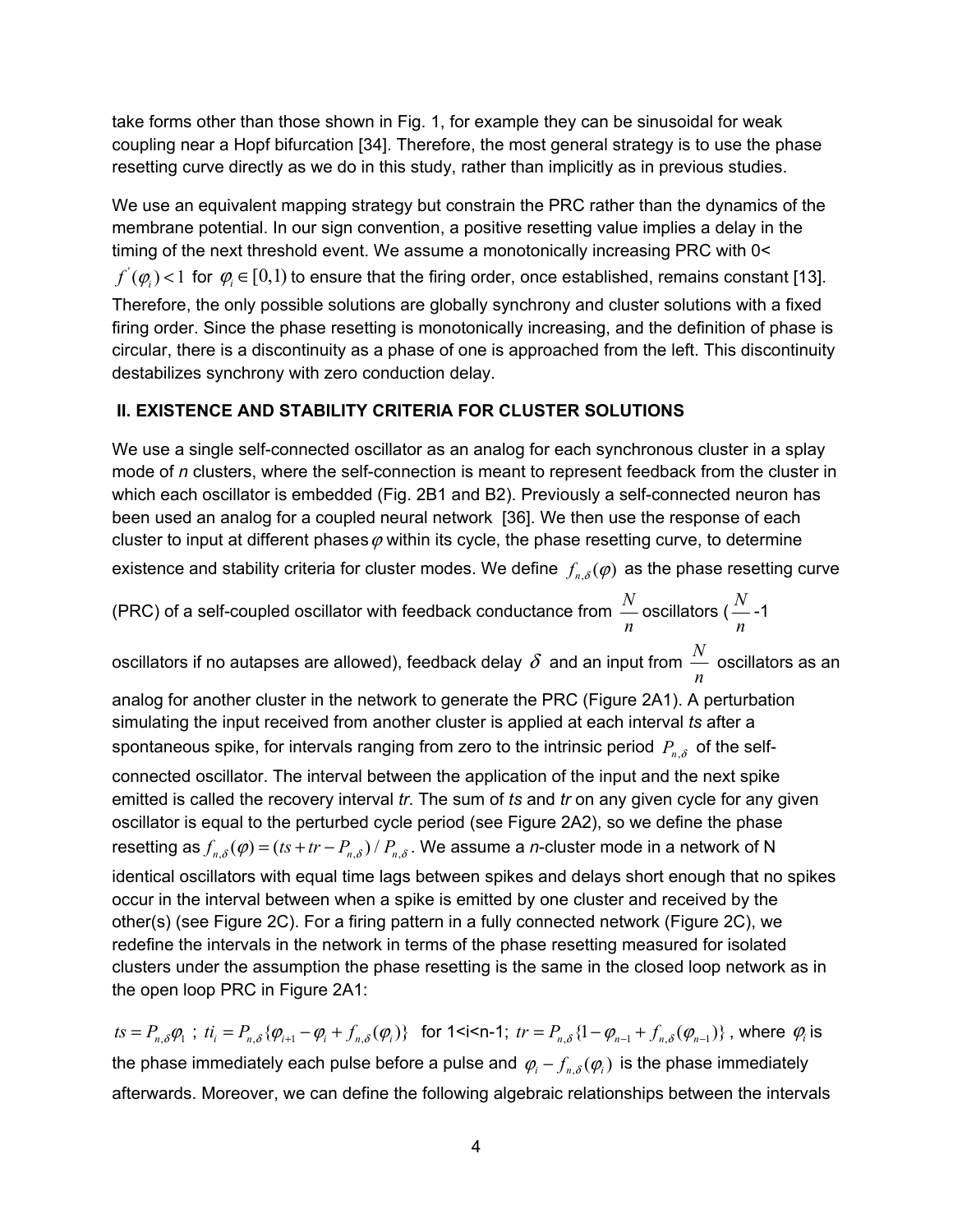and the delays because each of the following quantities is equal to the time lag *tl* interval between spikes in successive clusters (see Figure 2B);

$$
ts - \delta = ti_i = tr + \delta
$$

The sum of the time lags (*tl*), as well as the sum of the stimulus intervals (*ts*), is equal to the network period, which is determined by summing all the resetting received during a cycle, multiplying by the intrinsic period  $P_{n,\delta}$ , then adding it to the intrinsic period as follows:

$$
\sum_{i=1}^{n-1} t l_i = \sum_{i=1}^{n-1} t s_i = \sum_{i=1}^{n-1} (P_{n,\delta} \varphi_i - \delta) = P_{n,\delta} \left( 1 + \sum_{i=1}^{n-1} f_{n,\delta}(\varphi_i) \right)
$$

Since we have assumed that all time lags are equal, then each oscillator receives its successive inputs at the same phases. Therefore we can write  $\varphi_{n-1}$  in terms of  $\varphi_1$ , because  $ts - \delta = tr + \delta$ always gives the phase of the first input in terms of the phase at the last input:  $\varphi_1 = 1 - \varphi_{n-1} + f_{n,\delta}(\varphi_{n-1}) + 2\delta / P_{n,\delta}$ . If intermediate phases exist, the phase at which each intermediate pulse is received can always be written in terms of the phase at which the previous pulse was received, using  $ti_1 = ts - \delta$  to give  $\varphi_1 - \delta / P_{2,\delta} = \varphi_2 - \varphi_1 + f_{2,\delta}(\varphi_1)$  and  $ti_i = ti_{i-1}$  to give  $\varphi_i - \varphi_{i-1} + f_{n,\delta}(\varphi_{i-1}) = \varphi_{i+1} - \varphi_i + f_{n,\delta}(\varphi_i)$ . Thus all phases can be written in terms of  $\varphi_{n-1}$  which provides a closed form solution for this phase for each equal time lag n-cluster mode. This solution is easily separated into a left-hand side that depends on the phase resetting, and a right-hand side that does not. The lefthand side is 2  $\delta(\varphi_{n-1}) = (n-1)J_{n,\delta}(\varphi_{n-1}) - \sum J_{n,\delta}$ 1  $(\varphi_{n-1}) = (n-1) f_{n-2}(\varphi_{n-1}) - \sum f_{n-2}(\varphi_i)$ *n*  $n,\delta \left(\mathcal{Y}_{n-1}\right) = (n-1)J_{n,\delta}\left(\mathcal{Y}_{n-1}\right) - \sum J_{n,\delta}\left(\mathcal{Y}_{n}\right)$ *i*  $g_{n,\delta}(\varphi_{n-1}) = (n-1)f_{n,\delta}(\varphi_{n-1}) - \sum f_{n,\delta}(\varphi_n)$ −  $_{-1}$ ) –  $(n-1)$ J<sub>n,δ</sub>  $(\varphi_{n-1})$  $= (n-1) f_{n,\delta}(\varphi_{n-1}) - \sum_{i=1} f_{n,\delta}(\varphi_i),$ 

where the sum is only needed for n>2. The right-hand side is , 1 *n*  $n\varphi - n + 1 - \frac{n}{n}$  $P_{n,\delta}$  $\alpha \varphi - n + 1 - \frac{n \delta}{n}$ . Equations 1-3

give the solutions for clusters where n=2, 3 and 4 respectively.

$$
f_{2,\delta}(\varphi_1) = 2(\varphi_1 - \frac{\delta}{P_{2,\delta}}) - 1 \tag{1}
$$

$$
2f_{3,\delta}(\varphi_2) - f_{3,\delta}(1 - \varphi_2 + f_{3,\delta}(\varphi_2) + \frac{2\delta}{P_{3,\delta}}) = 3(\varphi_2 - \frac{\delta}{P_{3,\delta}}) - 2
$$
 (2)

$$
3f_{4,\delta}(\varphi_3) - f_{4,\delta}(1-\varphi_3 + f_{4,\delta}(\varphi_3) + \frac{2\delta}{P_{n,\delta}}) - f_{4,\delta}(2 + \frac{3\delta}{P_{4,\delta}} - 2\varphi_3 + 2f_{4,\delta}(\varphi_3) - f_{4,\delta}(1-\varphi_3 + f_{4,\delta}(\varphi_3) + \frac{2\delta}{P_{4,\delta}})) = 4(\varphi_3 - \frac{\delta}{P_{4,\delta}}) - 3
$$
\n(3)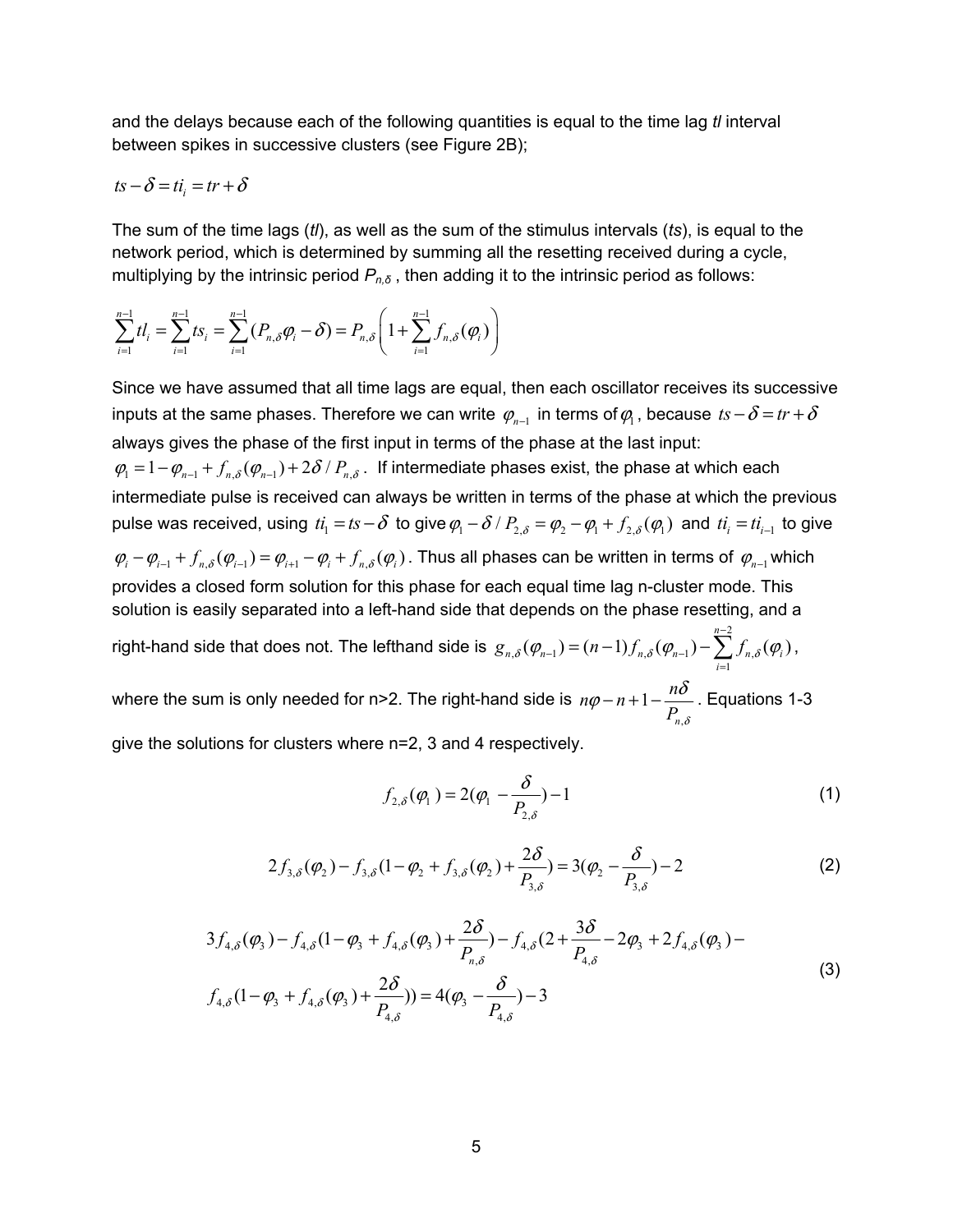The value of the phase  $\varphi_{n-1}^*$ , at which the last input within its cycle is received by a cluster is given by the intersection at which  $\vert g_{n,\delta_i,j}(\phi^*_{-n-1,j})$  =  $n\phi^*$  $_{n,\delta_j,j}(\varphi^*_{n-1,j}) = n\varphi^* - n + 1 - \frac{n\epsilon_j}{P_{n,j}}$ *n*  $g_{n,\delta_j,j}(\varphi^*_{n-1,j}) = n\varphi^* - n + 1 - \frac{n\delta}{P_{n,\delta}}$  $(\varphi^*_{n-1,j}) = n\varphi^* - n + 1 - \frac{n\delta}{D}$ , see the dashed lines

*j*

labeled n=2, 3 or 4 in Figure 3 where  $\delta$  =0. Figure 3 uses a linear PRC with a slope of 0.1 to illustrate a case in which the delay is zero, and the phase of the last inputs for the n=2, 3 and 4 cluster modes (open circles) fall on the monotonically rising part of the curve and not in the discontinuity as a phase of one is approached from the left. The functions  $g_{n,\delta_{i},j}(\varphi_{n-1,j})$  were calculated for a constant PRC (note that it may be weaker for smaller clusters with fewer oscillators emitting each pulse). Values of  $\varphi_i > \varphi_{n-1}$  violate the assumption of the firing pattern and were eliminated from the calculation of  $g_{n,\delta_i,j}(\varphi_{n-1,j})$  when they occurred. Negative values of φ were allowed after a pulse, but not at the time a pulse was received because the PRC is undefined in this instance. Moreover, failure of the phase to recover to a positive value between inputs would lead to suppression of firing in any case.

A constant firing order is guaranteed for monotonically increasing PRCs with a slope that is everywhere less than or equal to one [13]. However, firing patterns with constant order but unequal time lags cannot be analyzed by the graphical method in Figure 3, because the entire analysis is based on the assumption of equal time lags. In Figure 4, phases  $\varphi_{ii}$  are indexed not

only by firing order i but also by oscillator j since each oscillator receives inputs at a different set of phases. There is no fixed relationship between the phases on successive time lags. If one time lag *tlj* in the unequal time lags case is shorter than the time lag *tl* in the corresponding equal time lag n-cluster mode, then the phase of the stimulus interval defined by that lag must be less than the one in the equal intervals case,  $\varphi_{i,1} < \varphi_{i}$ . The phase of the last input in the corresponding equal time lag is given by  $\varphi_{n-1} - f(\varphi_{n-1}) = 1 - \varphi_1 + 2\delta / P_{n\delta}$ , whereas for the shorter unequal time lag it is  $\varphi_{j+1,n-1} - f(\varphi_{j+1,n-1}) = 1 - \varphi_{j1} + 2\delta / P_{n\delta}$ . The constraint that 0<  $f'(\varphi)$ <1, combined with  $\varphi_{i,1} < \varphi_1$  implies that  $\varphi_{i+1,n-1} > \varphi_{n-1}$ .

Next we need to show that there is always one time lag in the unequal time lag mode that is shorter than the lags in the equal time lag mode. For  $n=2$ , it is clear that no unequal times lags modes can exist for a monotonically increasing PRC, because the constraint that both oscillators receive the same amount of phase resetting  $f(\phi_1) = f(\phi_2)$  to achieve the same network period cannot be satisfied. For n>2, we will first assume that all times lags are indeed longer than those in the equal time lags, and prove by contradiction that this cannot be true.

The assumption that  $\varphi_{i1} - \delta / P_{n,\delta} > \varphi_1 - \delta / P_{n,\delta}$  implies that  $\varphi_{i1} > \varphi_1$  and by the same logic used above, that  $\varphi_{j+1,n-1} < \varphi_{n-1}$ . The assumption that  $\varphi_{j,i+1} - \varphi_{ji} + f_{n,\delta}(\varphi_{ji}) > \varphi_{i+1} - \varphi_i + f_{n,\delta}(\varphi_i)$ implies that  $\varphi_{j,i+1} > \varphi_{i+1}$  provided that  $\varphi_{j,i} > \varphi_i$ . Since  $\varphi_{j+1,n-1} < \varphi_{n-1}$  and  $\varphi_{j+1,n-1} > \varphi_{n-1}$  cannot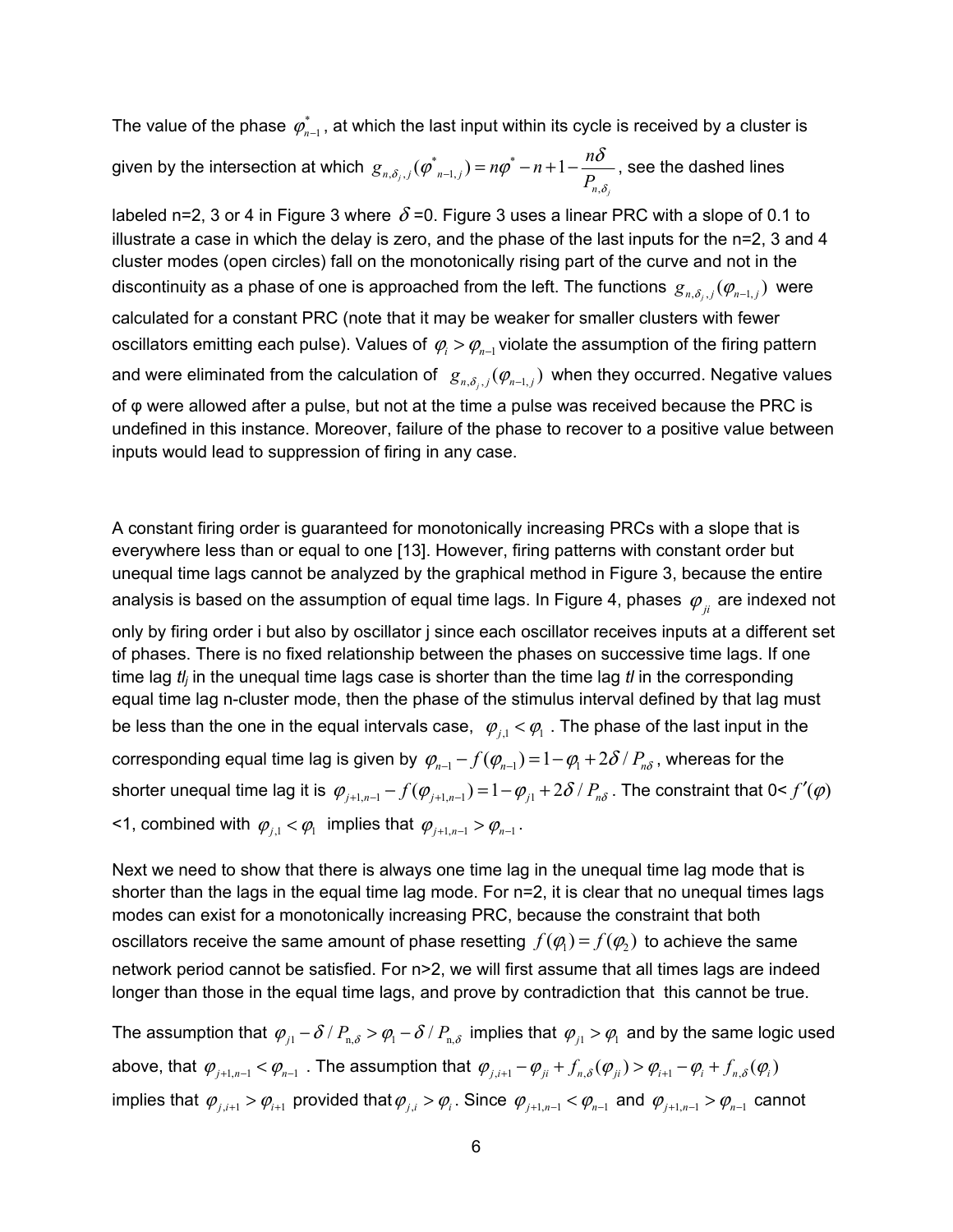both be true, a contradiction is reached. Therefore at least one oscillator in the unequal time lags mode always receives an input at a larger phase than the phase at which the last input is received in the corresponding equal time lags mode. This result has important implications for global stability, see below.

#### **III. STABLE SYNCHRONY BUT NO TWO CLUSTER SOLUTION**

We are particularly interested in conditions that guarantee both that global synchrony is stable and that the two cluster mode does not exist. Again, we assume  $f_{2,\delta}(\varphi)$  is positive and

monotonically increasing for  $\varphi \in [0, \varphi_D)$  except for a discontinuity at  $\varphi_D$  = 1 causing an effectively infinite local negative slope as a phase of 1 is approached from the left, which is maximally destabilizing. Local, or asymptotic, stability is analyzed by determining whether a perturbation to an oscillatory solution with constant phasic relationships will increase or decrease with time. In general, we assume a steady phase locked mode in which oscillator j receives inputs from the other n-1 clusters at a phase of  $\varphi_i^*$ , where  $i \in [1, n-1]$ , and further assume that each phase is perturbed by  $\Delta \varphi_{i,j}[k]$  on cycle *k*. We then construct a discrete linear system (map) of how these perturbations evolve in time. A discrete system is unstable if any single eigenvalue has an absolute value greater than one. Synchrony with  $\delta = 0$  is always unstable because according to [20] and [37] perturbing the synchrony by slightly perturbing the firing pattern of half the neurons synchronous cluster to yields the eigenvalue  $\lambda = (1 - f_{2,0}(0^+))(1 - f_{2,0}(1^-))$  or  $\lambda = (1 - f_{2,0}(0^+))(1 - f_{2,0}(1^-))$ , either of which results in instability due to an eigenvalue with an effectively infinite absolute value as a phase of one is approached from the left. In a synchronous mode with  $\delta > 0$ , for small  $\delta > 0$  each cluster receives the input from the other cluster at a phase of  $\overline{P_{n,\delta}}$  –  $\varphi_S$  $\frac{\delta}{\delta_{\rm obs}}$  =  $\phi_{\rm s}$  , and treating two clusters as two oscillators the

delay switches the form of the eigenvalue to  $\,\lambda\!=\!1\!-\!2f_{2,0}\,$ ,  $1 - 2 f_{2,0}(\frac{6}{2})$  $\lambda$  = 1 –  $2f_{2,0}(\dfrac{\delta}{P_{n,\delta}})$  [20]. Thus a PRC slope at the

input phase of  $0 < f'(\varphi_s) < 1$  guarantees stability of global synchrony, provided the stimulus interval is less than the network period, that is, for  $\delta < P_{n,\delta}$ . Phase resetting due to delayed feedback from within the same cluster need not be considered in the analysis, because it was already incorporated into the oscillator for which the phase resetting is calculated. Now that we have established the conditions for which synchrony is stable, we examine criteria for the stability of the two cluster mode.

As described above, the intersection point  $g_{2,\delta}(\pmb{\varphi}_\text{l})$  =  $2 (\pmb{\varphi}_\text{l}$  $g_{2,\delta}(\varphi_1) = 2(\varphi_1 - \frac{\sigma}{P_{2,\delta}}) - 1$  $(\varphi_1) = 2(\varphi_1 - \frac{\delta}{\delta} - 1)$  determines the phase

 $\varphi_1^* = \varphi_{AP}$  at which and input is received by each cluster in the antiphase mode. Stability of the two cluster mode can be calculated by treating the two clusters as two oscillators, provided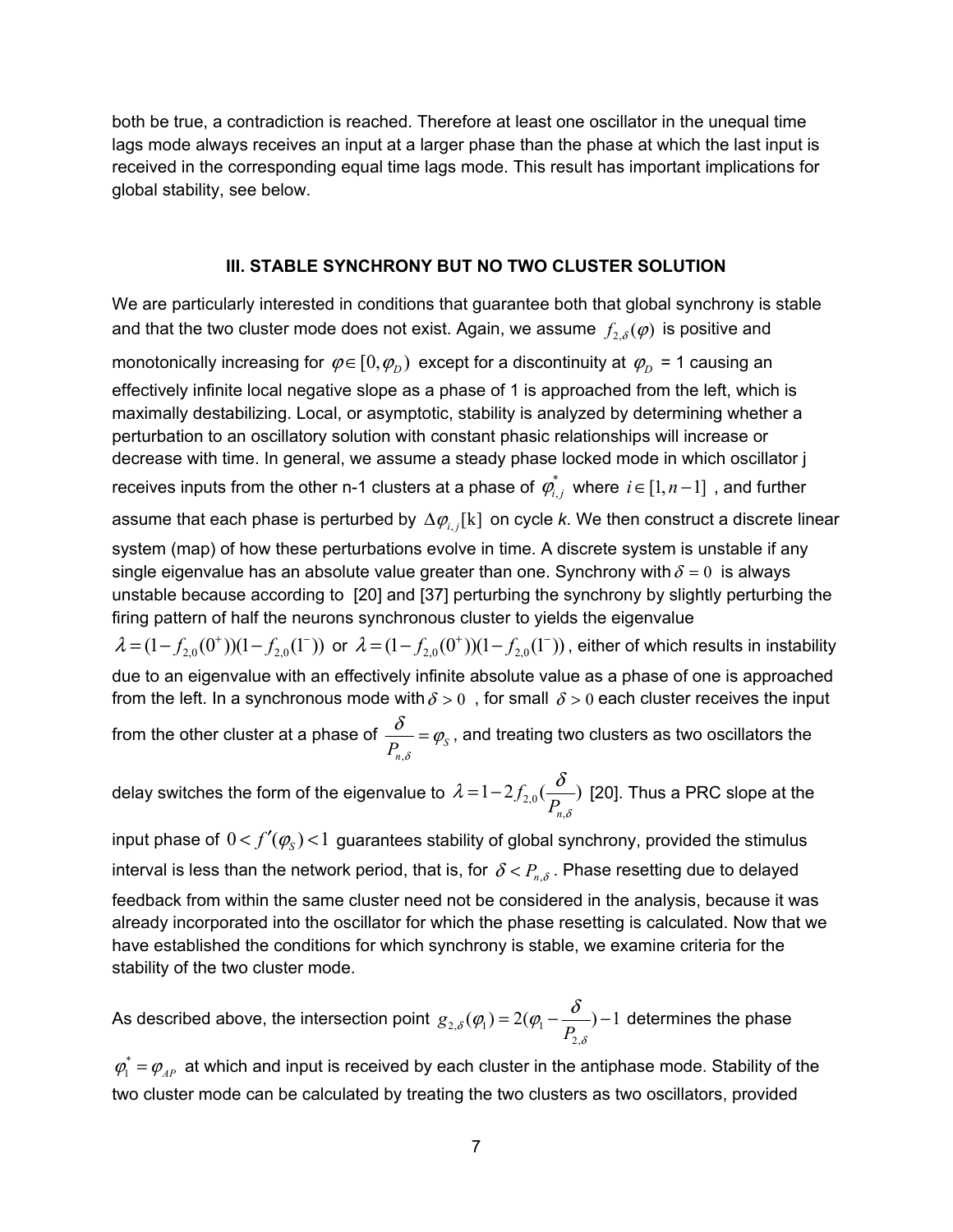synchrony within each cluster is stable [37], otherwise a more complicated analysis applies [38]. Since we are only interested in cases in which synchrony is stable, this caveat is not relevant. The two cluster solution is stable if the absolute value of the eigenvalue  $\lambda$  =  $(1-f_{2,\delta}(\pmb{\varphi}_{\rm\scriptscriptstyle{AP}}))^2$  is less than one for both zero delays and short delays [16], which implies stability for  $0 < f'_{2,\delta}(\varphi_{_{AP}})$  < 2 and  $\varphi_{_{AP}}$  <  $\varphi_{_{D}}$ . Note: this stability criterion holds while the conduction delay  $\delta$  is less than the time lag tl between successive spikes in different neurons in Figures 2B and 4, otherwise the assumed pattern of updating the phases in the matrix above is invalidated. In brief, the effect of a pulse in one oscillator will take more than one cycle to affect the timing of a spike in the same oscillator for longer delays. However, firing patterns in which a spike in one oscillator takes more than one cycle to affect the firing of another spike in the same oscillator via feedback through the network are in general less stable than those in which feedback is received within a single cycle [20], so in practice the magnitude of the delay should not have an upper limit. In any case, we are interested in cases in which the two cluster mode does not exist.

Since we have already constrained  $0 < f'_{n,\delta}(\varphi) < 1$ , it is clear that in order to destroy the cluster mode, we must have  $\varphi_{AP} = \varphi_D$ . Figure 5 illustrates how to destroy the two cluster mode using delays. For example, for a linear PRC,  $f_{2,\delta}(\varphi) = m_{\text{per}} \varphi$  and  $\varphi_D = 1$ , and a two cluster mode is guaranteed to be stable for 2, 1 2  $m_{PRC}$  $P_{2,\delta}$  $\frac{\delta}{\delta} < \frac{1-m_{PRC}}{2}$  . Conversely, the two cluster mode is guaranteed to  $\frac{1-m_{PRC}}{2} < \frac{\delta}{2} < 1$  $m$ <sub>PRC</sub>  $\frac{-m_{PRC}}{2}$  <  $\frac{\delta}{\delta}$  < 1. Figure 5A shows a linear PRC with a slope of 0.85 with a

be nonexistent for 2, 2  $P_{2,\delta}$ 

stable two cluster mode indicates by the black open circle. If we assume the size of the cluster does not affect the PRC, the three and four cluster modes are also stable because the phase at which the last input is received in each cycle falls on the monotonically increasing part of the PRC. Note that increasing the slope from 0.1 in Figure 3 to 0.85 in Figure 5 greatly reduces the range in which the g functions with indices greater than 2 are defined because of the requirement than the value of the phase at which the last input is received must be greater than the calculated values of the phases at which earlier inputs are received. Adding a normalized delay greater than 0.075 shifts the n=2 line to the right by 0.15, the n=3 line by 0.225 and the n=4 line by 0.3, causing all these modes to be destabilized. In the next section we will prove that for stability to be globally attracting under our assumptions, it is sufficient to show the twocluster mode does not exist while global synchrony remains stable.

#### **IV. GLOBALLY ATTRACTING SYNCHRONY**

Here we consider cases in which synchrony is stable but the two cluster mode is does not exist, that is, cases for which the PRC is monotonically increasing with  $0 < f'_{\delta}(\varphi) < 1$ , and

 $f_{\delta}(\varphi)$  > 2 $\varphi$  -1 for  $\varphi \in [0,1)$  in order to prove that synchrony is globally attracting under certain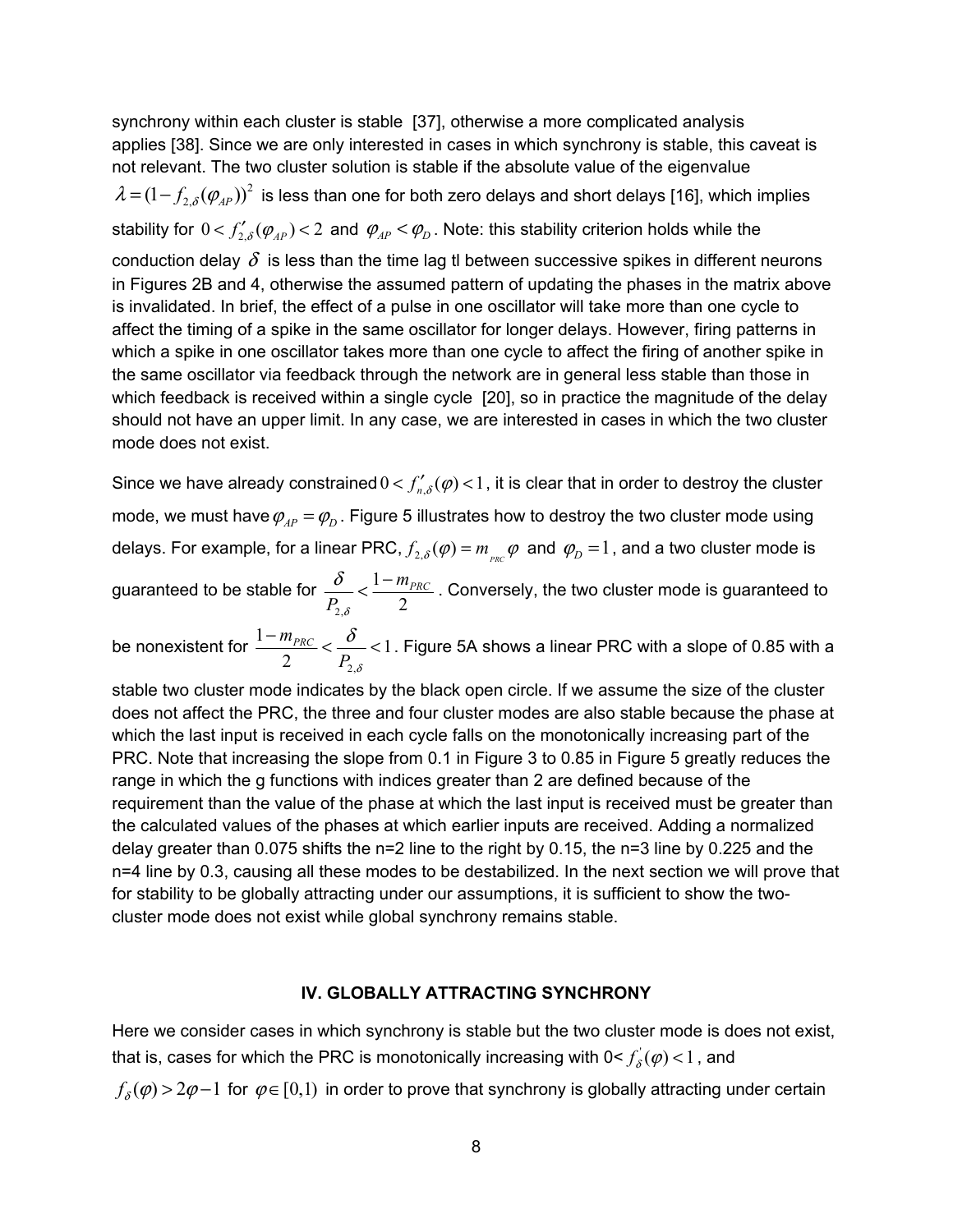assumptions. We drop the subscript *n* on the PRC because we now assume that effect of a pulse is independent of the number of oscillators that simultaneously emit a pulse so that  $f_{n,\delta}(\varphi) = f_{n-\delta}(\varphi)$  [1,13]. This assumption is exact if the PRC for a single pulse is saturated. The assumption that the PRC is independent of cluster size allows the generalization of the analysis to include all clusters of unequal size in the analysis for each *n*. This assumption can be weakened as described below.

For two clusters,  $g_{2,\delta}(\varphi_{n-1})$  is simply the PRC parameterized by the internal conduction delay. However, as explained above, a more complicated expression applies for larger numbers of

clusters: 
$$
g_{n,\delta}(\varphi_{n-1}) = f_{\delta}(\varphi_{n-1}) + \sum_{i=1}^{n-2} \{f_{\delta}(\varphi_{n-1}) - (f_{\delta}(\varphi_i))\} (4)
$$

Note that  $f_s(\varphi)$  is only defined for  $\varphi_{n-1} > \varphi_i$  for  $i \leq n-1$ . From Figures 2B and 4 it is clear the phase of the oscillator receiving the last input of its cycle must be the greater than the phase of any other oscillator both before and after its last input is received, because in the absence of additional inputs, this oscillator fires next. Recall that we assume  $f_{\delta}(\varphi)$  is monotonically increasing for  $\varphi \in [0, \varphi_D)$  except for a discontinuity at  $\varphi = \varphi_D$ , causing an effectively infinite local negative slope at  $\varphi = \varphi_D$ . Then the terms in brackets in Eq. 4 are positive by monotonicity, which implies that  $g_{n\delta}(\varphi) > g_{2\delta}(\varphi)$  as illustrated in Figure 3 and 5. Then  $g_{n\delta}(\varphi)$  also becomes discontinuous at  $\varphi = \varphi_D$ , where  $\varphi_D = 1$ . For the n=2 case [21], the value of  $\varphi$  at the intersection of the line ( $y = 2\varphi - 1$ ) with  $f_{\delta}(\varphi)$  (which is also in this case  $g_{2,0}(\varphi)$ ) determines the phase of an input from the other cluster in an antiphase two-cluster solution with no delay. For the linear PRC shown in Fig. 3A, the only intersection is at  $\varphi$ <sub>*D*</sub> = 1, where the slope is maximally destabilizing, so there are no stable two cluster solutions at zero delay. In general, there are no stable two cluster solutions if  $2\varphi - 1 < g_{2,0}(\varphi)$  for  $\varphi \in [0,1)$ . Furthermore, since  $\varphi < 1$ , then  $(\varphi-1)$  < 0, and  $n(\varphi-1)$  < 2( $\varphi-1$ ) as is also clear from the observation that the n=3 and n=4 lines are always below the n=2 line at every value of  $\varphi$  in Figures 3 and 5. Thus  $n\varphi - n + 1 < 2\varphi - 1 < g_{2,0}(\varphi) < g_{n,0}(\varphi)$  for  $\varphi \in [0,1)$ .

The above inequality states that an absence of stable two cluster equal time lag solutions implies that there are no stable cluster solutions for any *n* at zero delay. The inequality can be extended to finite delays as follows:

$$
n\left(\varphi-\frac{\delta}{P_{n,\delta}}\right)-(n-1)<2\left(\varphi-\frac{\delta}{P_{2,\delta}}\right)-1
$$

if  $P_{n,\delta}$  is equal to  $P_{2,\delta}$ , meaning that the effect of a pulse from the other oscillators within the same cluster is also independent of the number of oscillators within a cluster. These results hold strictly for the delays smaller than the time lags labeled *tli* in Figs 2B and 4. As explained above,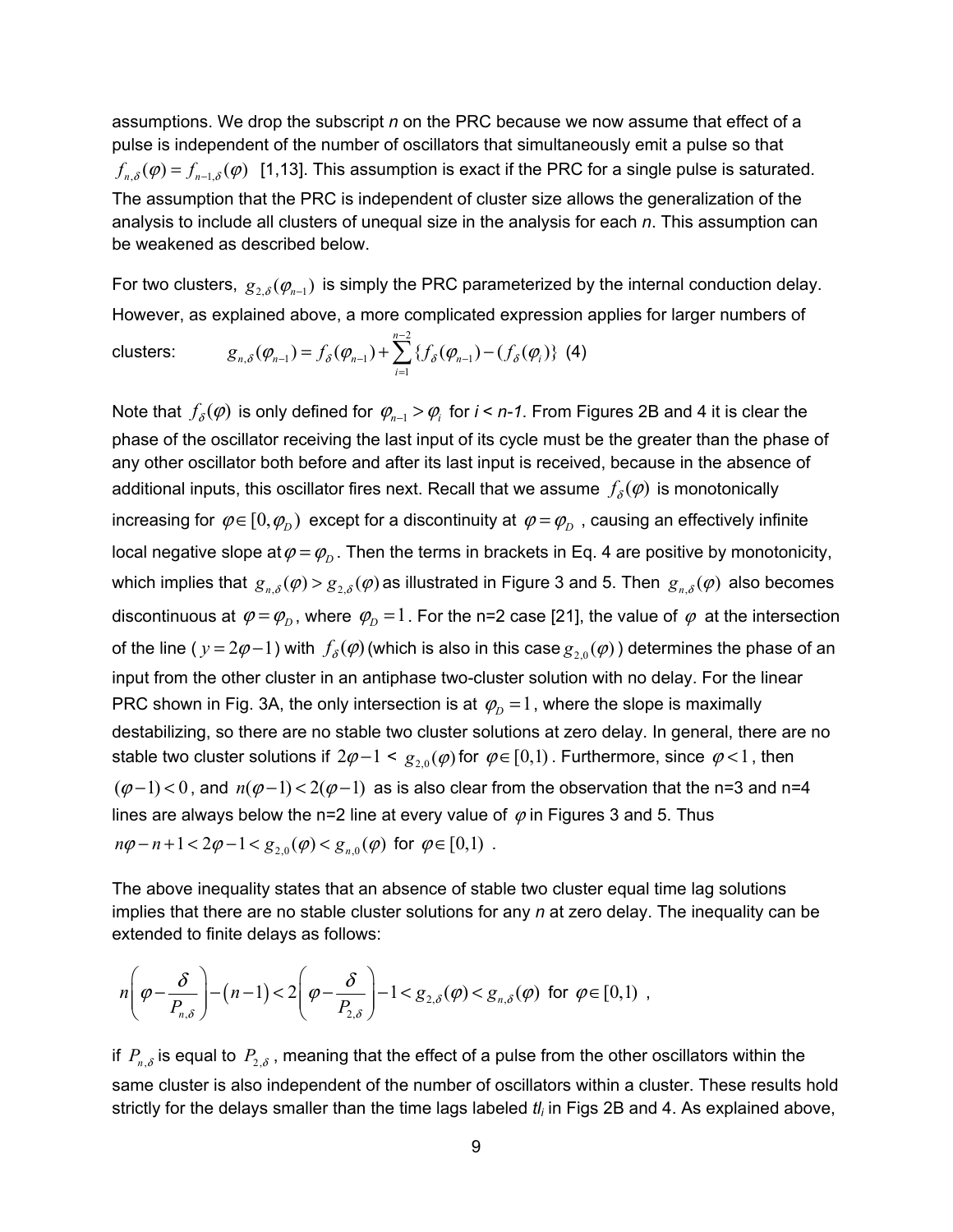longer delays will not be stabilizing, so again, in practice the magnitude of the delay should not have an upper limit. The assumption that  $f_{n,\delta}(\varphi)$  is independent of cluster size can be weakened to state that the decrease in strength of  $f_{n,\delta}(\varphi)$  with cluster size must be smaller than the sum of the bracketed terms in (4) for the inequality  $g_2(\varphi) < g_n(\varphi)$  to hold.

Moreover, if the equal cluster solutions are do not exist because  $\varphi_{n-1} = \varphi_{D}$ , then unequal modes that are perturbations of these modes as shown in Figure 4 cannot exist either because there are no possible phases greater than 1. Since  $0 < f'(\varphi) < 1$  for  $\varphi \in [0,1)$ , global synchrony is stable for delays greater than zero. Combining the stability of the synchronous solution with the lack of existence of any cluster solution, synchrony is globally attracting for delays above the minimum required to destabilize the two cluster mode. Numerical simulations [39] suggest that these results hold for sparsely connected networks unless both the connectivity is very strong and the delays are very short, on the order of the jitter induced by sparse connectivity [40].

#### **V. CONCLUSIONS**

We have shown that conduction delays, which are of interest in many fields, can stabilize global synchrony in a network of oscillators mediated by inhibition. Under the assumptions that the PRC is independent of cluster size and is monotonically increasing, with  $0 < f'(\varphi) < 1$  and

 $f(\varphi)$  > 2 $\varphi$  −1 for  $\varphi$  ∈ [0,1), synchrony is globally attracting for all conduction delays greater than zero. Other PRCs can be shown to lead to globally attracting synchrony above a minimum delay that is greater than zero. Our results may be of particular interest in biology and neuroscience because a linear PRC with a slope near one is characteristic of a nearly constant latency to the next spike after a strong inhibition, for example in neurons with Hodgkin's type 2 excitability [41] that exhibit post-inhibitory rebound [42]. Inhibition at chemical synapses does not act simply as an injected hyperpolarizing current; instead it depends on the reversal potential  $(E_{syn})$  of the ion carrying the current through the neurotransmitter-gated channels I<sub>syn</sub>=g<sub>syn</sub>(V<sub>post</sub>-E<sub>syn</sub>), where I<sub>syn</sub> is the current, g<sub>syn</sub> is the conductance and is the membrane potential of the postsynaptic neuron. Thus for strong inhibition, the membrane potential approaches the hyperpolarized value of  $E_{syn}$  and  $I_{syn}$  approaches zero. A strong inhibition may completely reset the phase such that the value of the phase after a pulse is approximately constant no matter the phase at which the pulse is applied. Therefore the phase resetting becomes a linear function of the phase with a slope of one. We are most interested in monotonically increasing PRCs whose slope always remains slightly less than one.

We have focused on using the measured PRC in the context of event-related maps and pulsatile coupling. As mentioned in the Introduction, there are other approaches which often require knowledge of the equations that characterize the evolution of the dynamical system, so they are not generalizable to systems for which the equations are unknown. One such method to calculate the stability of synchrony and cluster states uses the evaporation Lyaponov exponents [43,44] that characterize the evolution of perturbations in transversal directions. For example, Olmi et al [45] use an event-driven discrete-time map to determine the interspike interval of the splay mode, using logic similar logic to ours. They then utilize Floquet theory and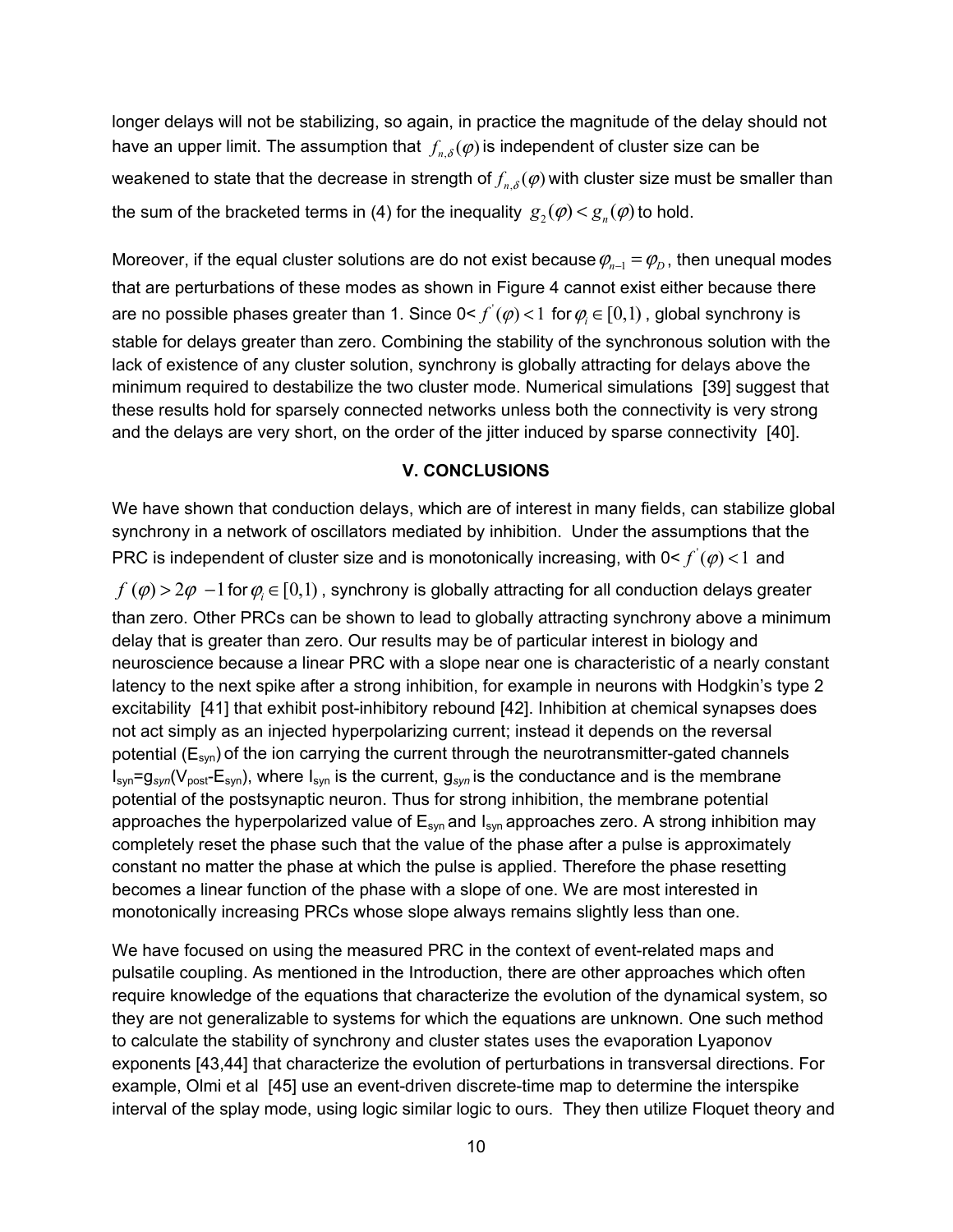the evaporation exponent to determine the stability of synchrony and splay modes with equal time lags. Their analysis implicitly assumes that the effect of an excitatory synaptic current simply speeds whereas an inhibition slows the oscillator, and that the magnitude of the phase resetting effect is determining by simply integrating the current. Another line of research uses the assumption of weak coupling in which the magnitude of the resetting scales linearly with the amplitude of the perturbation, which is not a good approximation for strong coupling [37]. For example, Pazo and Montbrio [46] focused on pulse-coupled oscillators using a Winfree model [47]based on the concept of an infinitesimal PRC with a sinusoidal shape, which characterizes the response of an oscillator that results from a Hopf bifurcation to weak perturbations [34], and is associated with Hodgkin's type 2 excitability [48,49]. They were able to reduce an N dimensional system of oscillators with a heterogeneous frequency distribution to only two ordinary differential equations. Both studies are elegant, but clearly do not apply to the noninfinitesimal PRCs with the shapes we study here, nor to the biological instantiation of this type of PRC in networks of oscillators with Hodgkin's type 2 excitability that exhibit post-inhibitory rebound in response to strong saturating inhibitory input. The master stability function [50] (MSF) is elegant method that is often applied in physics because it separates the network properties from the dynamical properties of individual oscillators. This method also requires one to assume a form for the dynamic system, such as a normalized SNIPER bifurcation, Fitzhugh-Nagumo or Stuart-Landau [51]. Moreover, the derivation of the master stability function assumes linear coupling between the state variables of the oscillators; diffusive coupling is an example of linear coupling. There are two types of connectivity between neurons: electrical synapses and chemical synapses. With an appropriate choice of coupling function, diffusive coupling is a good approximation of electrical, but not synaptic, coupling. Electrical coupling is not delayed and only exists between neurons within the same brain area. Chemical synapses are better approximated by assuming that the effect of each input is pulsatile. Since coupling between neurons in the mammalian nervous system is in general mediated by chemical synapses [52], the PRC-based approach used in this study provides an alternate approach to studying synchronization, and may be most applicable to biological neural networks. Unlike the MSF approach, the method we present is applicable to cluster states that have unequal time lags between oscillators. Moreover, since we assume that the PRC in response to a particular synaptic perturbation can be measured, our approach does not require knowledge of the equations describing the intrinsic oscillatory dynamics, which are very complex for physiological neurons [53]. Under the assumption of weakly-coupled oscillators [54–56], the infinitesimal PRC ( response to a brief, weak input) is used to characterize the intrinsic dynamics, and the synaptic dynamics are considered separately, but here we have combined the two types of dynamics by using the PRC in response to the specific synaptic perturbations received in the intact network.

The results presented here complement those using similar methods to analyze pulse-coupled systems of oscillators with conduction delays that have examined, under different assumptions of PRC shape, the basins of attraction for synchrony [57], cluster solutions [58], the destabilization of synchrony [18] and solutions for no predetermined firing order [59]. Although our results were obtained for all-to-all coupling, they can be generalized to sparsely coupled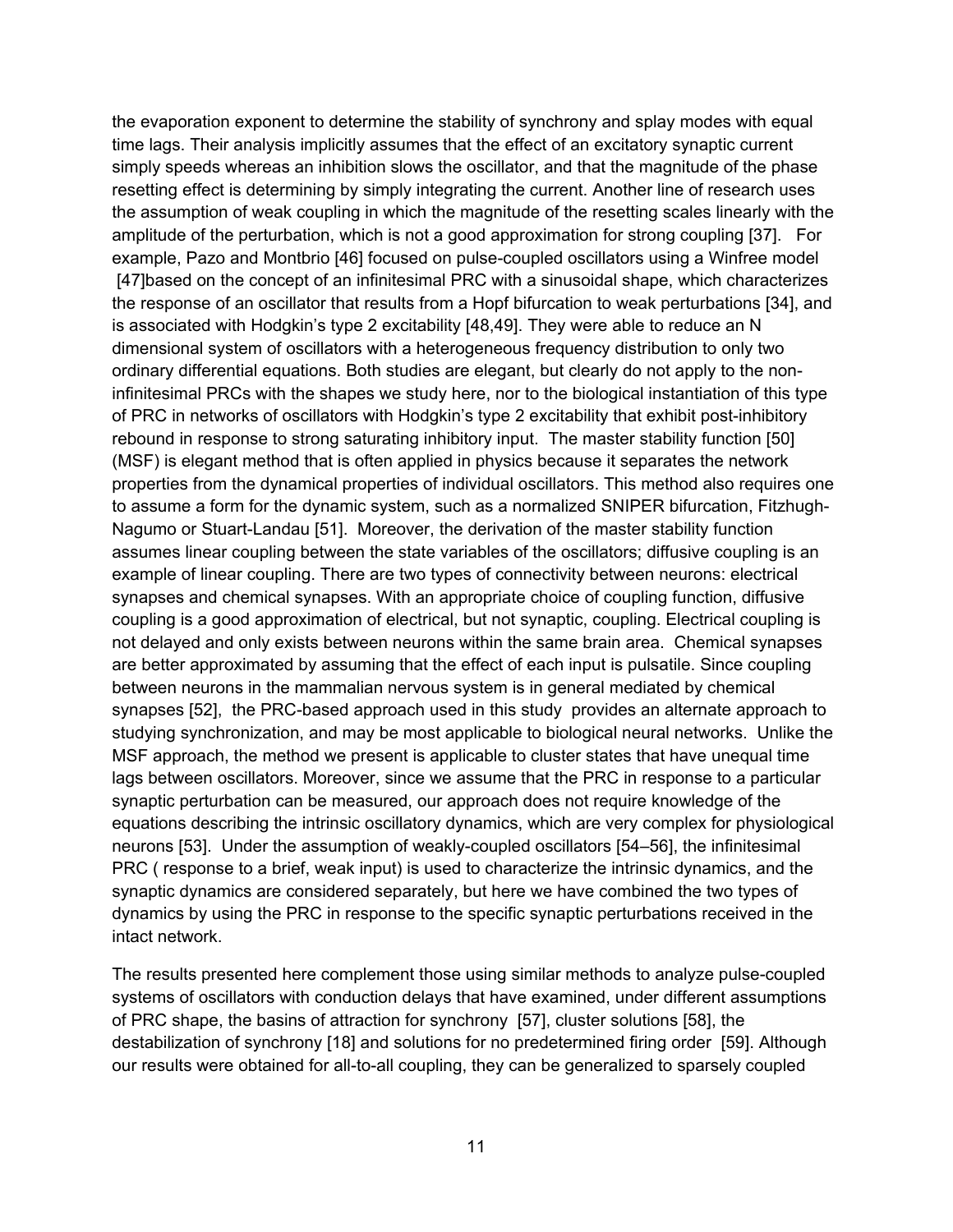networks with the caveat that jitter induced by sparse connectivity [29,40] can increase the minimum delay required for global synchrony [39].

#### **REFERENCES**

- [1] R. E. Mirollo and S. H. Strogatz, SIAM J. Appl. Math. **50**, 1645 (1990).
- [2] C. S. Peskin, *Mathematical Aspects of Heart Physiology* (Courant Institute of Mathematical Sciences, New York University, 1975).
- [3] A. Loskutov, S. Rybalko, and E. Zhuchkova, Int. J. Bifurc. Chaos **14**, 2457 (2004).
- [4] S. Rybalko and E. Zhuchkova, Int. J. Bifurc. Chaos **19**, 263 (2009).
- [5] K. Wiesenfeld, P. Colet, and S. H. Strogatz, Phys. Rev. Lett. **76**, 404 (1996).
- [6] G. Kozyreff, A. G. Vladimirov, and P. Mandel, Phys. Rev. E Stat. Nonlin. Soft Matter Phys. **64**, 16613 (2001).
- [7] I. Z. Kiss, Y. Zhai, and J. L. Hudson, Phys. Rev. Lett. **94**, 248301 (2005).
- [8] R. Goebel, R. G. Sanfelice, and A. R. Teel, *Hybrid Dynamical Systems: Modeling, Stability, and Robustness* (Princeton University Press, 2012).
- [9] Y. Wang, F. Nunez, and F. J. Doyle, IEEE Trans. Signal Process. **61**, 5193 (2013).
- [10] G. B. Ermentrout and N. Kopell, J. Math. Biol. **29**, 195 (1991).
- [11] J. Pantaleone, Phys. Rev. Lett. **81**, 5060 (1998).
- [12] G. B. Ermentrout and C. C. Chow, Physiol. Behav. **77**, 629 (2002).
- [13] P. Goel and B. Ermentrout, Phys. Nonlinear Phenom. **163**, 191 (2002).
- [14] C. C. Canavier and S. Achuthan, Math. Biosci. **226**, 77 (2010).
- [15] C. C. Canavier, in *Encycl. Comput. Neurosci. SpringerReference* (Springer, New York, 2014), p. DOI 10.1007/978-1-4614-7320-6\_774-1.
- [16] C. C. Canavier and S. Achuthan, in *Phase Response Curves Neurosci.*, edited by N. W. Schultheiss, A. A. Prinz, and R. J. Butera (Springer New York, New York, NY, 2012), pp. 73–91.
- [17] C. Canavier and S. Achuthan, Scholarpedia **2**, 1331 (2007).
- [18] V. Klinshov, L. Lücken, D. Shchapin, V. Nekorkin, and S. Yanchuk, Phys. Rev. Lett. **114**, 178103 (2015).
- [19] M. G. Earl and S. H. Strogatz, Phys. Rev. E Stat. Nonlin. Soft Matter Phys. **67**, 36204 (2003).
- [20] M. M. Woodman and C. C. Canavier, J. Comput. Neurosci. **31**, 401 (2011).
- [21] C. C. Canavier, S. Wang, and L. Chandrasekaran, Front. Neural Circuits **7**, 194 (2013).
- [22] M. Dhamala, V. K. Jirsa, and M. Ding, Phys. Rev. Lett. **92**, 74104 (2004).
- [23] A. T. Winfree, *The Geometry of Biological Time* (Springer London, Limited, 1990).
- [24] L. Glass and M. C. Mackey, *From Clocks to Chaos: The Rhythms of Life* (Princeton University Press, 1988).
- [25] C. C. Canavier, Curr. Opin. Neurobiol. **31C**, 206 (2014).
- [26] L. F. Abbott, Brain Res. Bull. **50**, 303 (1999).
- [27] U. Ernst, K. Pawelzik, and T. Geisel, Phys. Rev. Lett. **74**, 1570 (1995).
- [28] U. Ernst, K. Pawelzik, and T. Geisel, Phys. Rev. E **57**, 2150 (1998).
- [29] M. Timme and F. Wolf, Nonlinearity **21**, 1579 (2008).
- [30] S. Wang, L. Chandrasekaran, F. R. Fernandez, J. A. White, and C. C. Canavier, PLoS Comput. Biol. **8**, e1002306 (2012).
- [31] W. Wu and T. Chen, in *Adv. Comput. Intell.*, edited by W. Yu and E. N. Sanchez (Springer Berlin Heidelberg, 2009), pp. 45–51.
- [32] S. Bottani, Phys. Rev. Lett. **74**, 4189 (1995).
- [33] S. A. Oprisan and C. C. Canavier, Neural Comput. **14**, 1027 (2002).
- [34] E. Brown, J. Moehlis, and P. Holmes, Neural Comput. **16**, 673 (2004).
- [35] S. Achuthan, R. J. Butera, and C. C. Canavier, J. Comput. Neurosci. **30**, 373 (2011).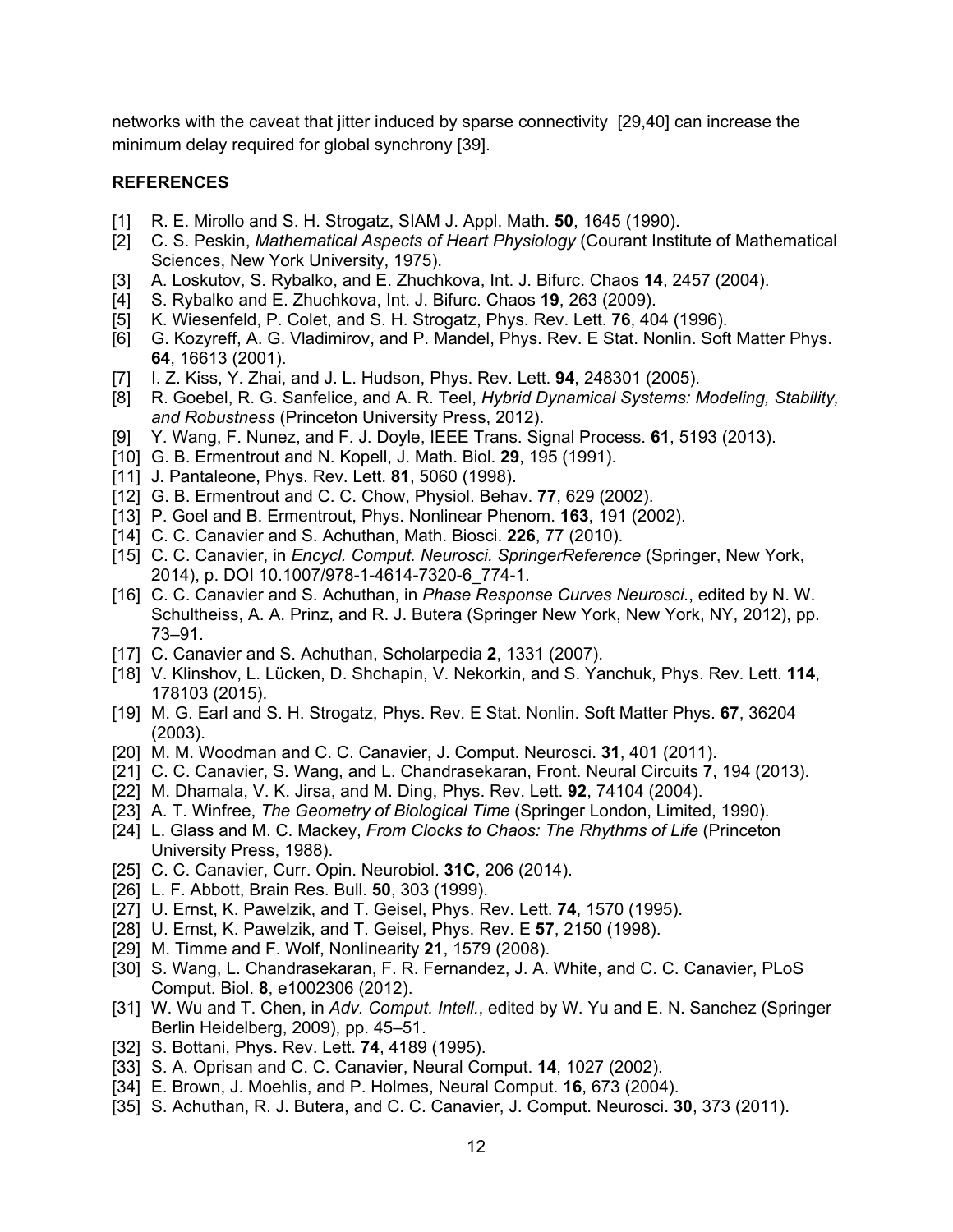- [36] C. C. Chow, J. A. White, J. Ritt, and N. Kopell, J. Comput. Neurosci. **5**, 407 (1998).
- [37] S. Achuthan and C. C. Canavier, J. Neurosci. **29**, 5218 (2009).
- [38] L. Chandrasekaran, S. Achuthan, and C. C. Canavier, J. Comput. Neurosci. **30**, 427 (2011).
- [39] C. C. Canavier and R. A. Tikidji-Hamburyan, 2016 Neurosci. Meet. PlannerSan Diego CA Soc. Neurosci. Online 462.13 (2016).
- [40] C. van Vreeswijk and H. Sompolinsky, Neural Comput. **10**, 1321 (1998).
- [41] A. L. Hodgkin, J. Physiol. **107**, 165 (1948).
- [42] R. A. Tikidji-Hamburyan, J. J. Martínez, J. A. White, and C. C. Canavier, J. Neurosci. **35**, 15682 (2015).
- [43] M. di Volo, R. Livi, S. Luccioli, A. Politi, and A. Torcini, Phys. Rev. E **87**, (2013).
- [44] A. Pikovsky, O. Popovych, and Y. Maistrenko, Phys. Rev. Lett. **87**, (2001).
- [45] S. Olmi, A. Torcini, and A. Politi, Front. Comput. Neurosci. **8**, 8 (2014).
- [46] D. Pazó and E. Montbrió, Phys. Rev. X **4**, (2014).
- [47] A. T. Winfree, J. Theor. Biol. **16**, 15 (1967).
- [48] E. M. Izhikevich, *Dynamical Systems in Neuroscience* (MIT Press, 2007).
- [49] B. Ermentrout, Neural Comput. **8**, 979 (1996).
- [50] L. M. Pecora and T. L. Carroll, Phys. Rev. Lett. **80**, 2109 (1998).
- [51] J. Lehnert, *Controlling Synchronization Patterns in Complex Networks* (Springer International Publishing, Cham, 2016).
- [52] E. R. Kandel, J. H. Schwartz, and T. M. Jessell, *Principles of Neural Science*, 4 edition (McGraw-Hill Medical, New York, 2000).
- [53] C. Koch, *Biophysics of Computation: Information Processing in Single Neurons* (Oxford University Press, 2004).
- [54] P. T. J. Lewis and M. A. Schwemmer, in *Encycl. Comput. Neurosci.*, edited by D. Jaeger and R. Jung (Springer New York, 2014), pp. 1–11.
- [55] P. C. Bressloff and S. Coombes, Phys. Rev. Lett. **78**, 4665 (1997).
- [56] E. M. Izhikevich, IEEE Trans. Neural Netw. **10**, 508 (1999).
- [57] J. Nishimura and E. J. Friedman, Phys. Rev. Lett. **106**, 194101 (2011).
- [58] L. Lücken and S. Yanchuk, Phys. Nonlinear Phenom. **241**, 350 (2012).
- [59] V. V. Klinshov and V. I. Nekorkin, Commun. Nonlinear Sci. Numer. Simul. **18**, 973 (2013).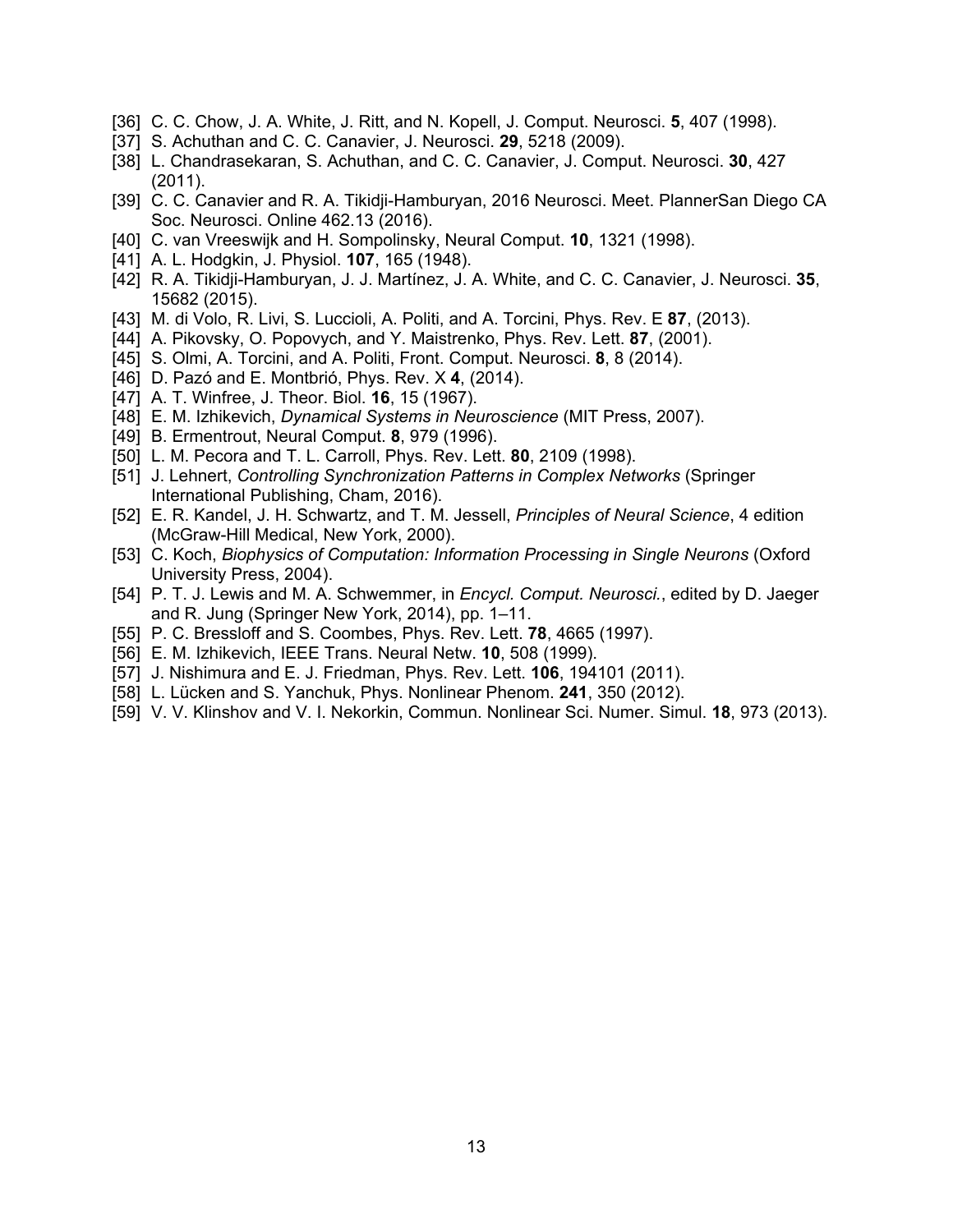#### **FIGURES**





0.9. These PRC shapes result when an instantaneous change in voltage of magnitude epsilon is applied to an oscillator with a monotonically increasing concave down membrane potential waveform between threshold crossings that result in a reset. Excitatory pulse coupling (dashed lines) and inhibitory pulse coupling (solid lines) each have two regions, a linear region where the slope is one due to the requirement to keep the phase between zero and 1, and a region in which the advance or delay increase with phase.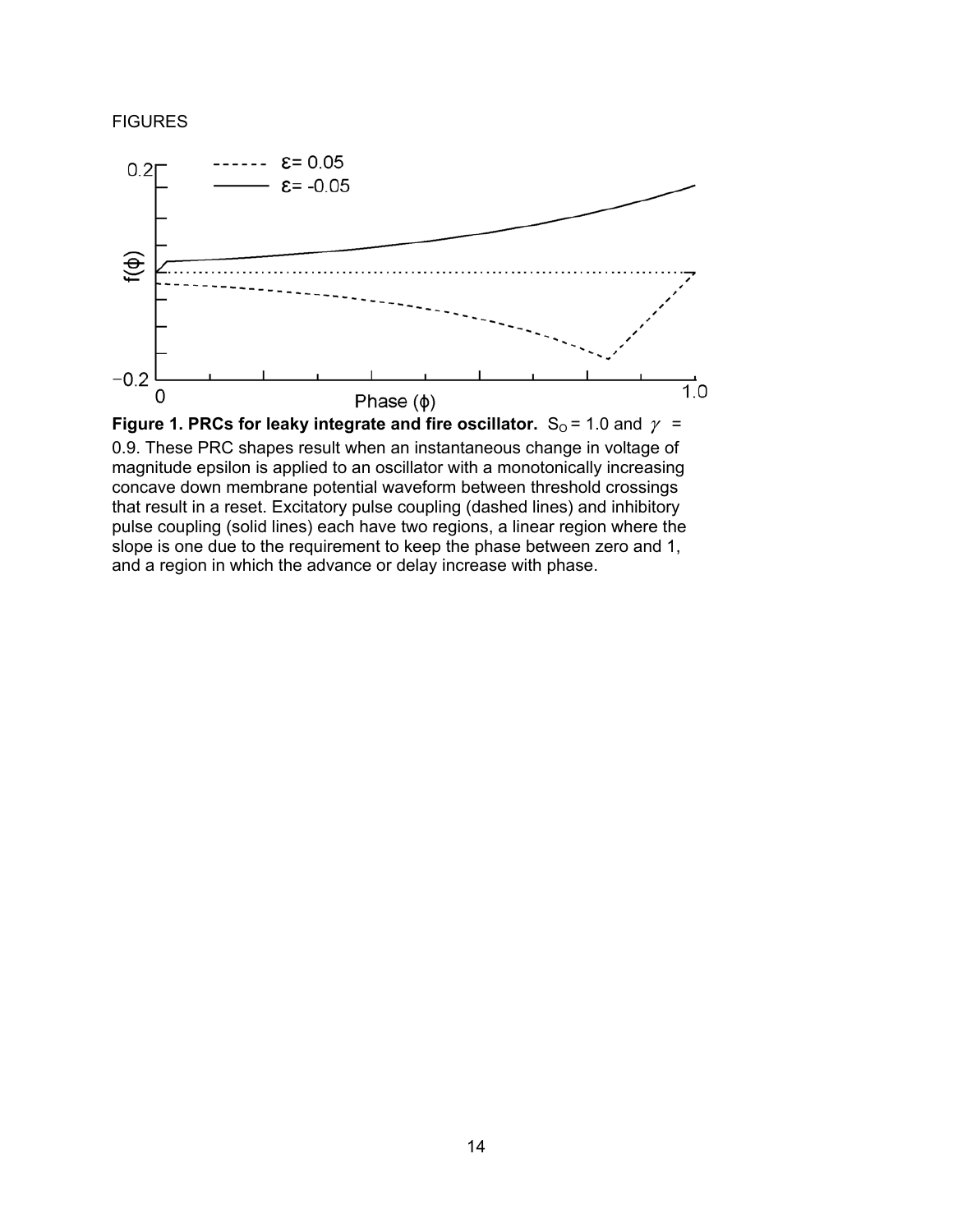

**Figure 2. PRC protocol, cluster logic and pulse-coupled firing patterns.** A1. The PRC is measured by applying a pulse to a self-connected oscillator representing a cluster. A2. In a two cluster network each cluster receives an input from itself at a delay (which is inside the "black box" used for computing the PRC) and an input from an identical cluster. A3. The logic is similar for larger clusters. B. A fixed firing pattern sequence for n=4. A pulse is emitted when a "spike" occurs, and received after a delay  $\delta$  as an input by the other clusters.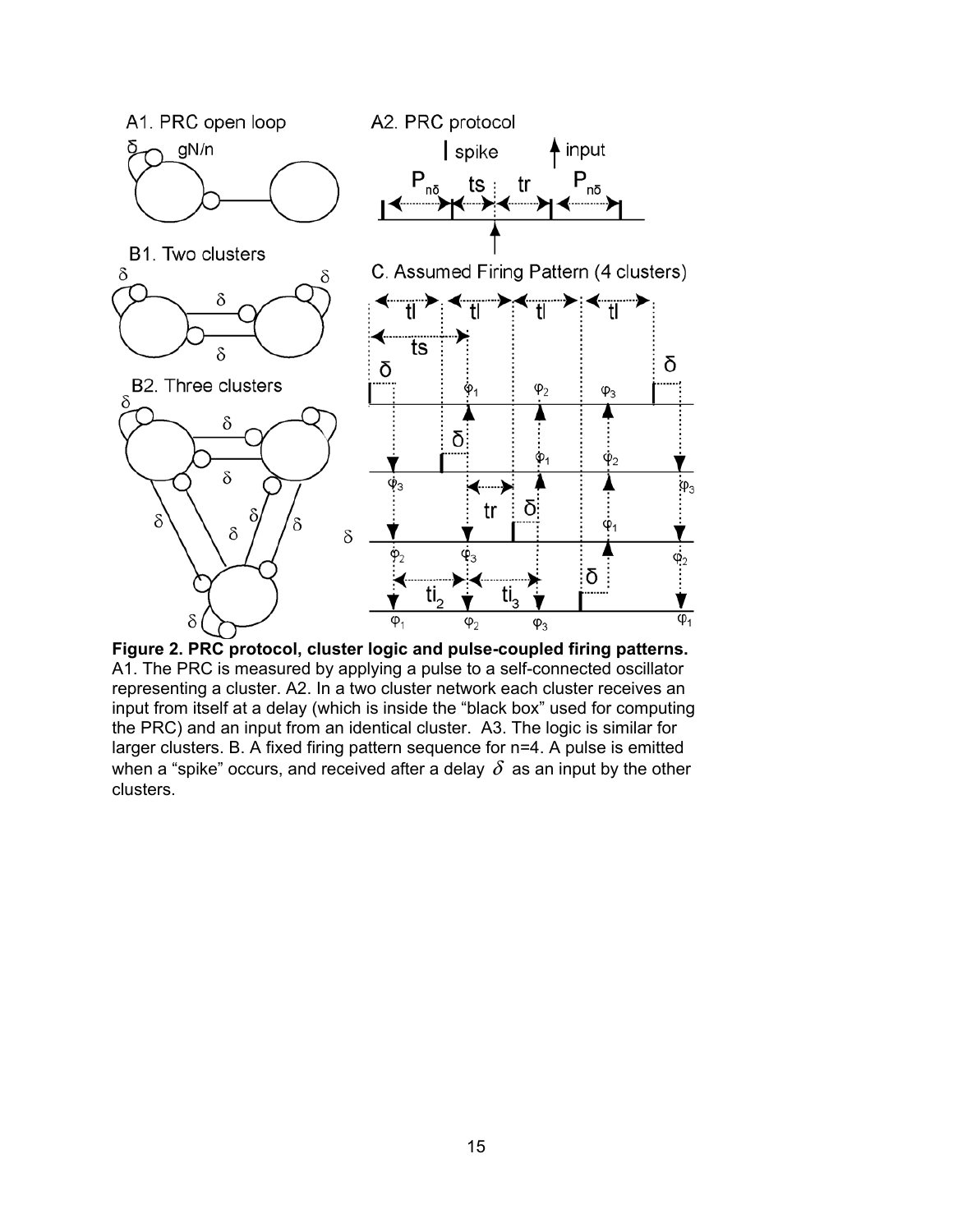

**Figure 3. Graphical method.** The phase of the last input  $(\varphi_n^*$ , indicated by the open circles) received by each cluster in an ncluster mode with no delay falls at the intersection of these two functions described in the text.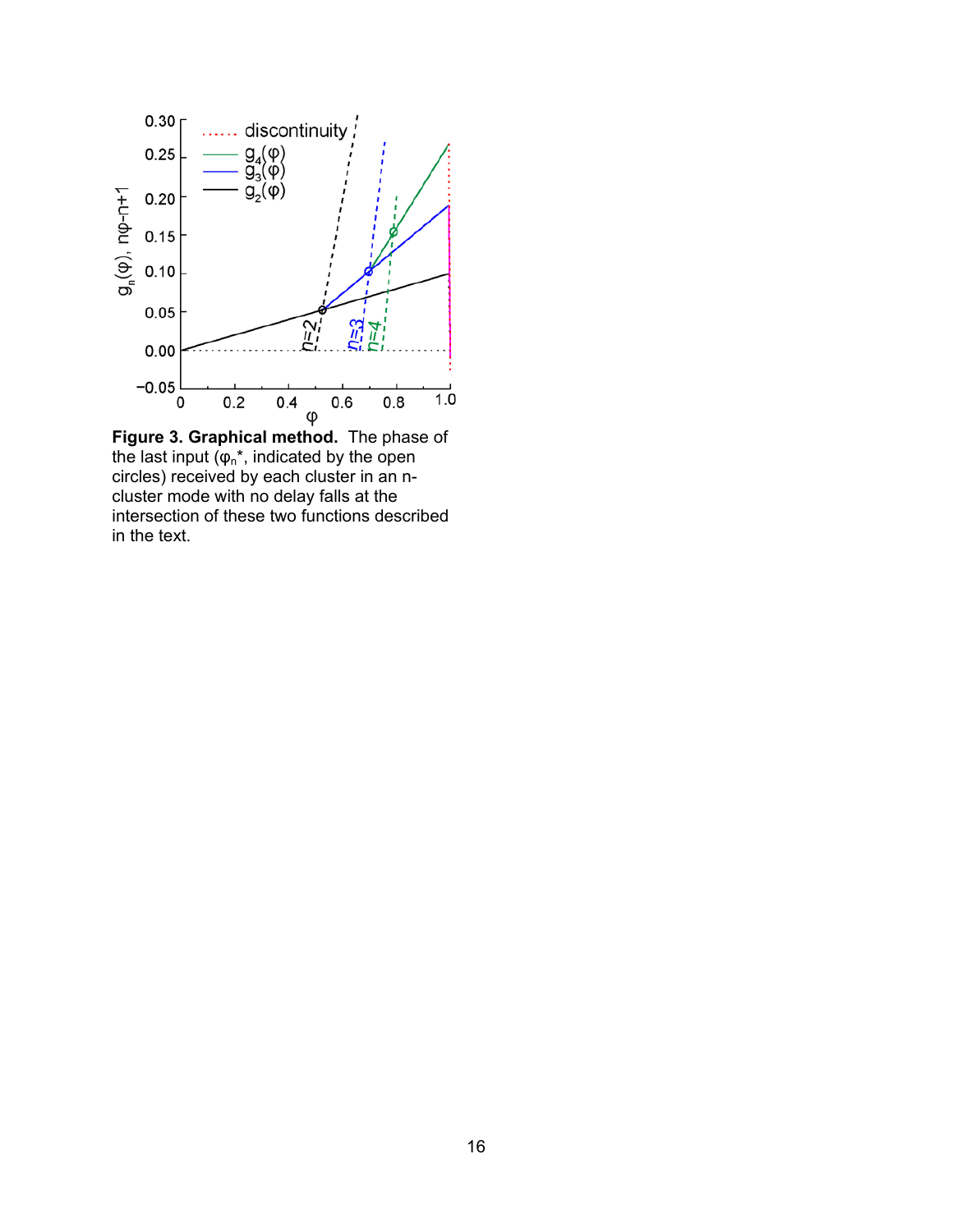

**Figure 4. Generalization to unequal time lags**. For each time lag, there is a clear relationship between the four phases defined in relationship to this lag by the definitions of the stimulus, recovery, and intermediate intervals. However, unless the lags are equal, there is no fixed relationship between phases at which inputs are received in adjacent time lag intervals.